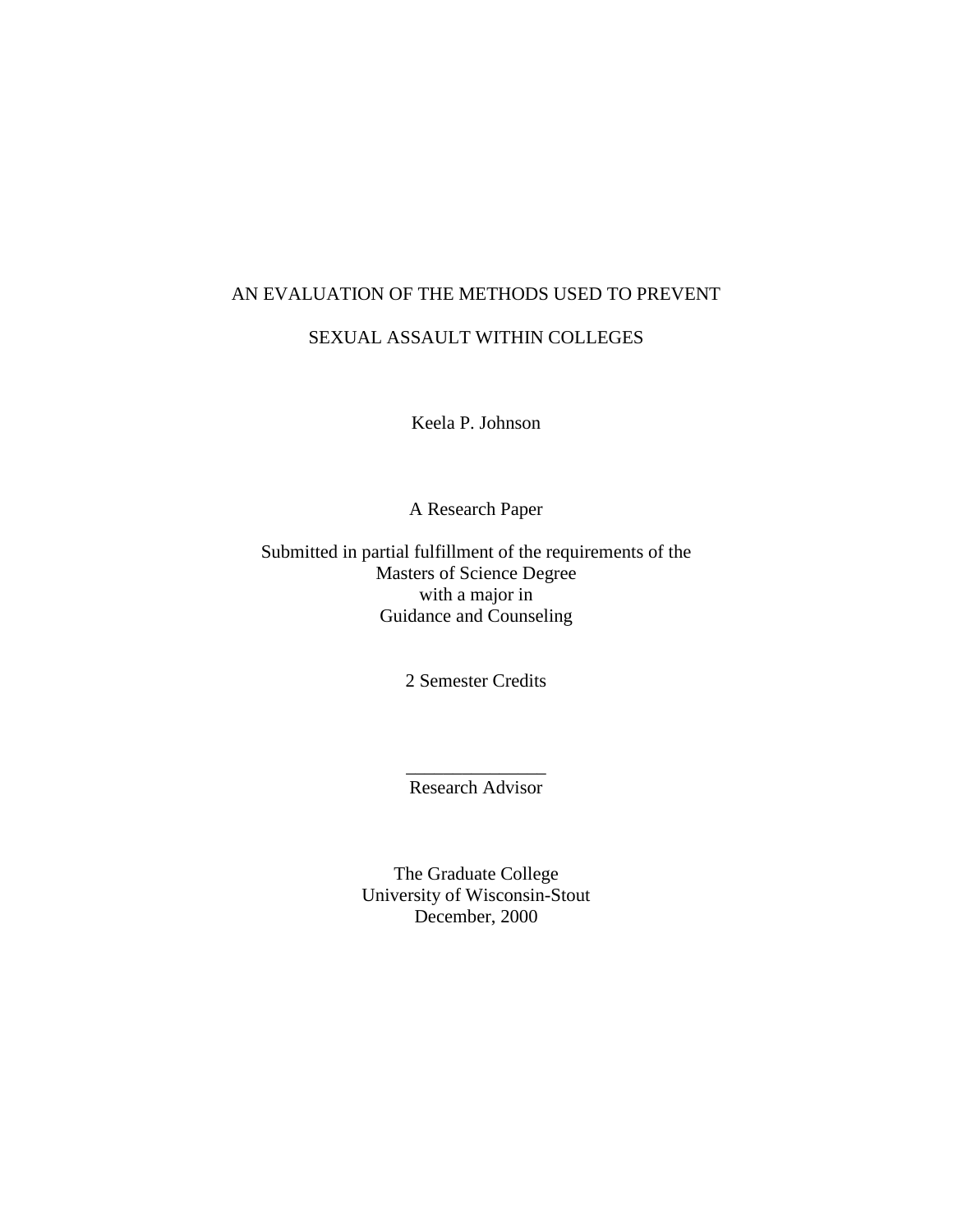## The Graduate College University of Wisconsin-Stout Menomonie, Wisconsin 54751

### Abstract

Johnson Keela P. (Writer) (last name) (first name) (initial)

## An Evaluation of Methods Used to Prevent Sexual Assault within Colleges (Title)

Guidance and Counseling Dr. Amy Schlieve 12/00 33 (Graduate Major) (Research Advisor) (Month/Year) (Pages)

Publication Manual of the American Psychological Association (Name of Manual Used in this Study)

 The purpose of this study is to examine and evaluate the methods of sexual assault prevention and education being provided in colleges. Sexual violence is an umbrella term used to cover a number of crimes that are sexual in nature. According to the Wisconsin Coalition Against Sexual Assault (2000), examples of sexually violent crimes are sexual assault, date rape, incest, sexual harassment and sexual abuse.

This study will demonstrate that sexual assault is taking place on college campuses and that preventive measures need to be taken. Steps to setting up a sexual assault program are also provided to those wishing to set up a program on their campuses.

The method of this research was to interview two counselors from universities in western Wisconsin about the educational and preventative techniques used in their respective colleges. The researcher designed the survey used to complete this research. The results of this study demonstrate that the programs currently being implemented in two universities in western Wisconsin are based on a reaction to sexual assault instead of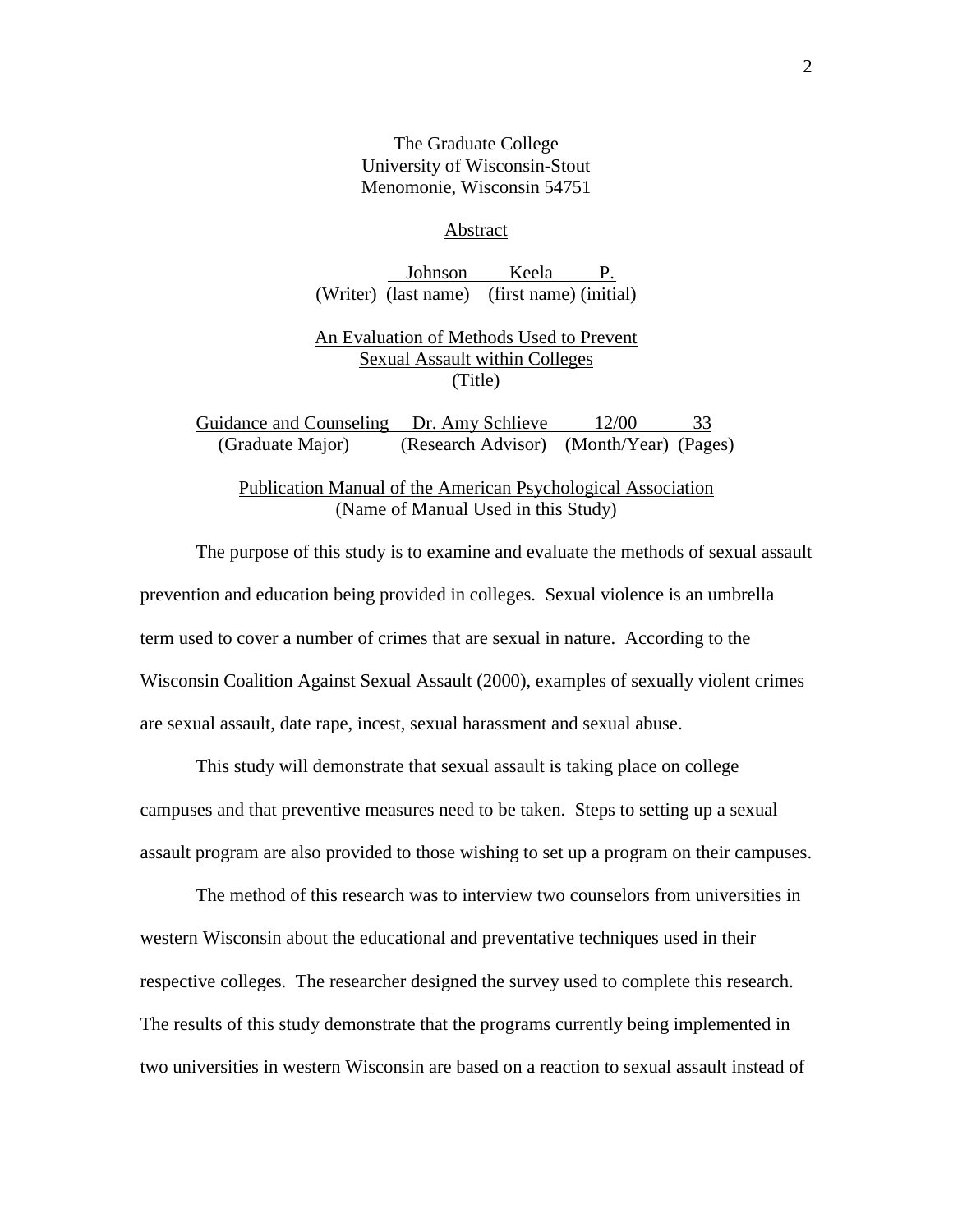pro-action. Furthermore, the counselors interviewed stated that the discussion on sexual assault increases after an assault allegedly takes place. The goal of this research is to increase awareness that sexual assault does take place on college campuses and preventive measures need to be taken.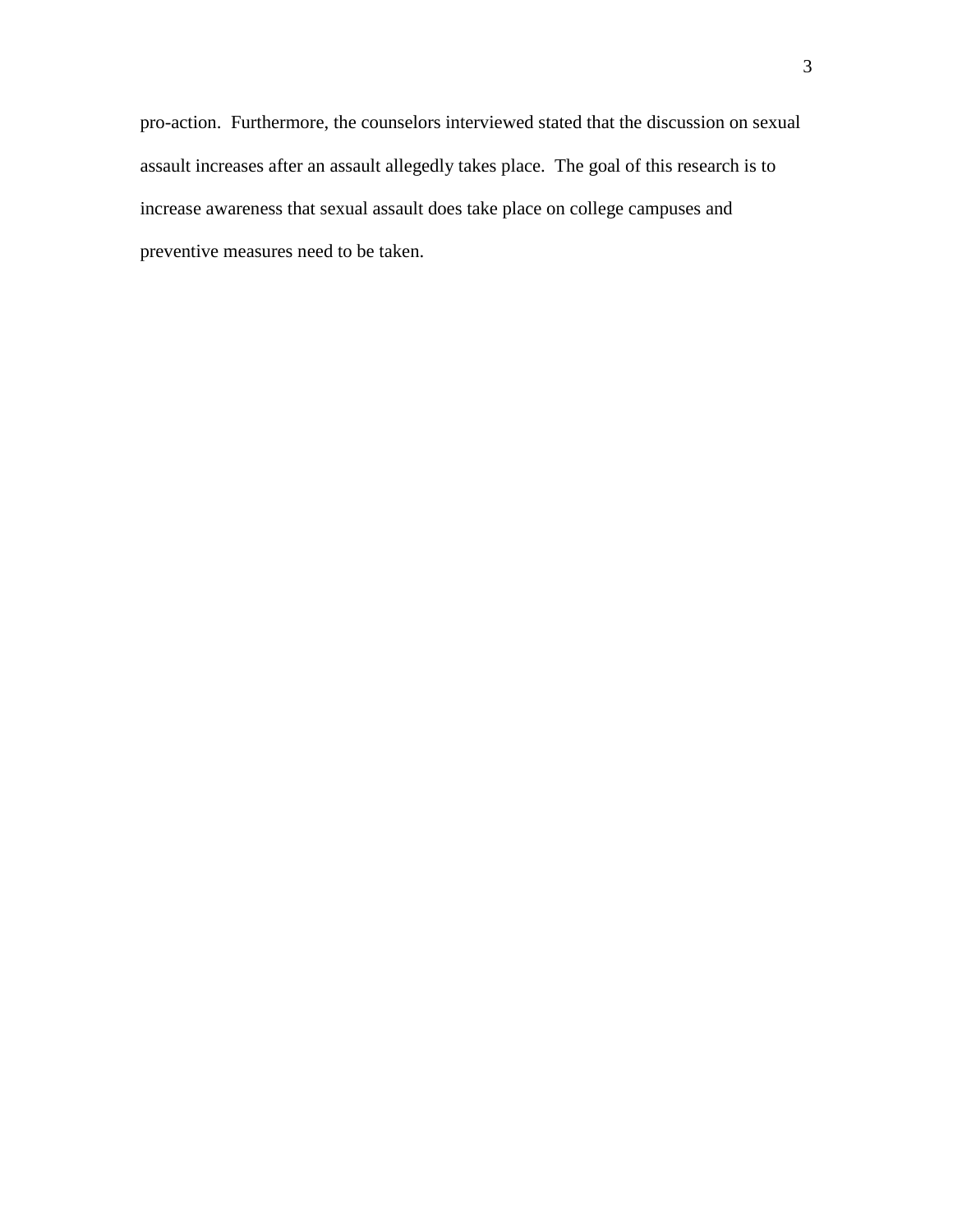## Acknowledgements

 I would like to thank a number of people for their guidance and support during the time that this paper was being written and in the entire degree process.

 I would like to thank my advisor, Dr. Amy Schlieve for her help and guidance during the research process. I would also like to thank Barb Hughes for her help with the manuscript. Lastly, I would like to thank my mom and my best friend, Denise Bloom for their unconditional love and support through the entire graduate school process. I could not have done it without all of you.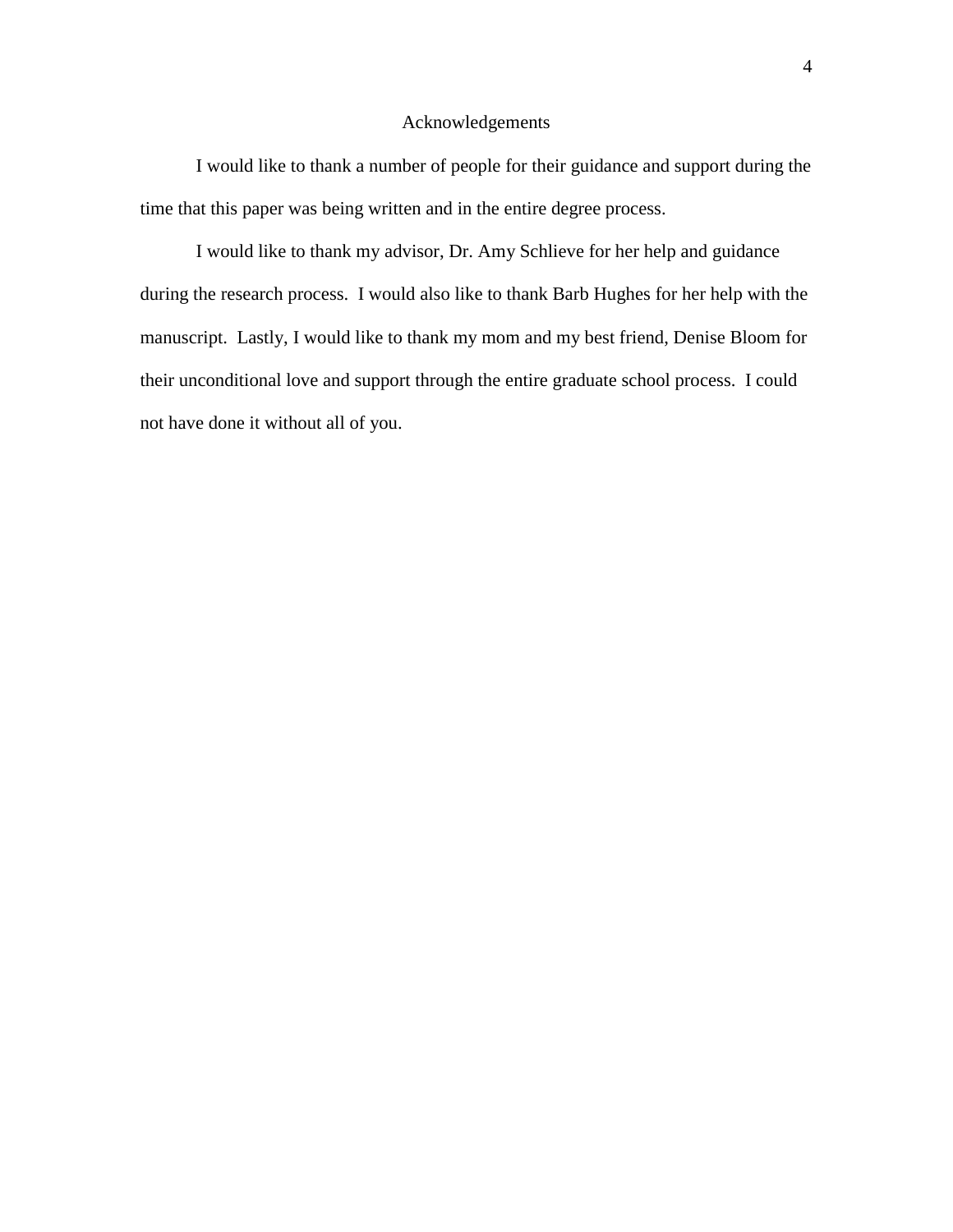# Table of Contents

| Chapter 1: Introduction and Statement of the Problem | 6  |
|------------------------------------------------------|----|
| Chapter 2: Review of Literature                      | 11 |
| <b>History of Sexual Assault</b>                     | 11 |
| <b>Sexual Assault and College Campuses</b>           | 12 |
| <b>Prevention Programs</b>                           | 13 |
| <b>Prevention Programs: College</b>                  | 16 |
| Rape Myths                                           | 18 |
| Chapter 3: Methodology                               | 22 |
| <b>Chapter 4: Results</b>                            | 24 |
| Chapter 5: Discussion, Conclusion and Implications   | 28 |
| References                                           | 30 |
| Appendix A                                           | 33 |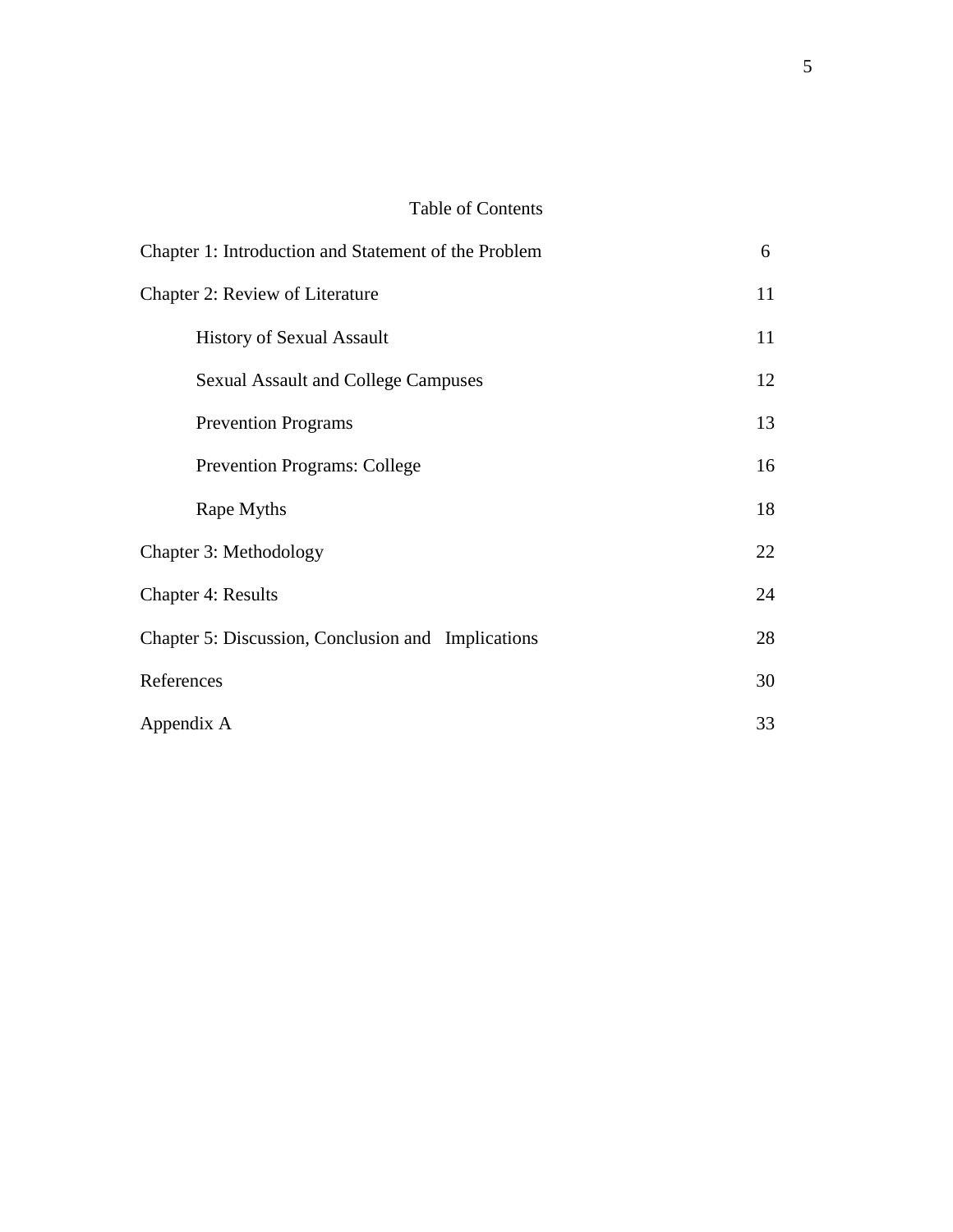#### Chapter One: Introduction

 This chapter will provide an overview of what sexual assault is and the effects it may have on the victim; a scenario of what people believe to be rape is demonstrated; the facts are then provided to increase the understanding that sexual assault is not a crime only committed by strangers; a more realistic picture of sexual assault prevalence is demonstrated through the use of definitions and statistics. The statistics provided show that sexual assault is taking place at alarming rates.

 "A crazed stranger jumps out of the bushes and pulls a victim into an alley in the middle of the night. The perpetrator uses a weapon such as a knife or gun to gain compliance from his victim. The victim is severely battered and bruised because she fought back. After the rape she rushes to the hospital emergency room in a state of hysteria and immediately reports the crime to the police" (Parrot & Bechhofer, 1991, p.10). This is the scenario that many people think of when they hear words such as sexual assault or rape. According to Northam (1997) the after effects experienced by acquaintance rape victims are as traumatic as those experienced by stranger rape victims. Increased awareness of the true nature of the most common rape (acquaintance rape) is necessary to eliminate rape myths and to begin the prevention process in colleges.

According to the Wisconsin Coalition Against Sexual Assault [WCASA] (2000, p.1) "Sexual violence is any act (verbal or physical) which breaks a person's trust and/or safety in a sexual nature." The term "sexual violence" is a blanket term used to cover a number of crimes of a sexual nature. These crimes include sexual assault, rape, date/acquaintance rape, incest, child sexual assault, ritual abuse, marital or partner rape, sexual harassment, exposure and voyeurism.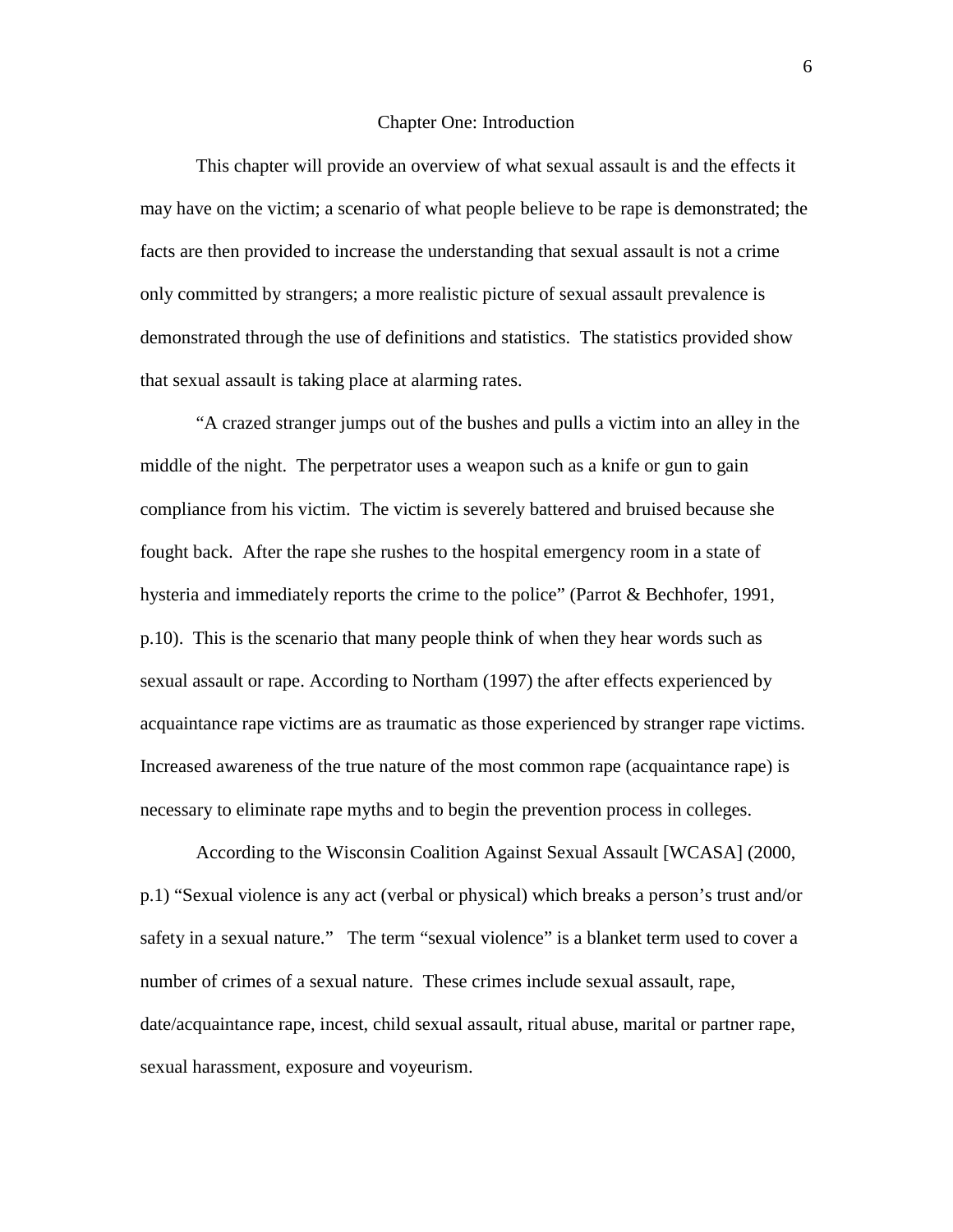A study done by Warshaw (1988) estimated that a woman is raped or assaulted every six minutes in the United States and that as many as one of four women may become a victim of rape during her lifetime. It is assumed that in almost all reported assaults, the victims were females and the perpetrator was a male, due to these assumptions these genders will be used in discussion.

In 1982, Beneke stated that rape is America's fastest growing violent crime, creating widespread violence altering the meaning of life for all women. The fear of rape victimizes women before the actual event takes place. Beneke also described rape as a "pseudosexual act, a pattern of sexual behavior that is concerned more with status, hostility, control and dominance than with sensual pleasure or sexual satisfaction" (p.16).

Beneke (1982) also stated that rape is primarily viewed as a physical wound, much like a cut that will heal given time. However, when deep cuts heal they leave scars reminding the victim of what happened to obtain the scar. This analogy applies well in cases of rape because every time the victim thinks about the scar, the pain and emotion come flooding back, reopening the wound. This can happen days or years later for the victim, but the memory is never gone. This memory can continue to victimize the survivor for a lifetime. An assault may also victimize the family and friends of the victim, heightening the awareness of the fear created by rape.

Parrot & Bechhofer (1991) stated that even those victims who admit to themselves they have been assaulted rarely tell anyone for fear of not being believed. Rape victims usually do not consider themselves legitimate crime victims and are less likely to report the crime, increasing the experience of emotional distress (Northam, 1997). Statistics and information such as this portray the reason the crimes of rape and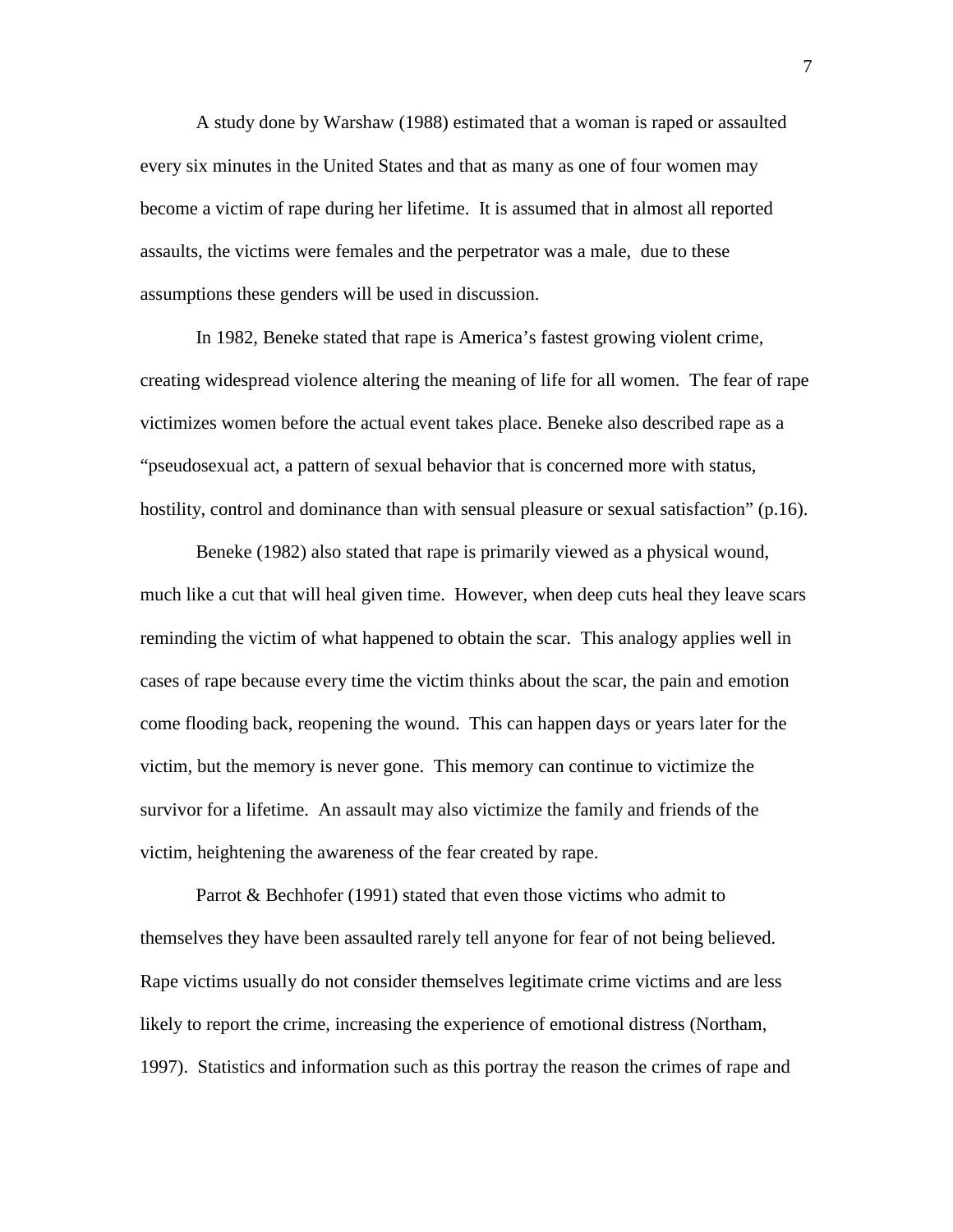sexual assault seem to be invisible. This supports Warshaw's estimation that 3-10 sexual assaults happen for every one reported (1988).

In 1998, an estimated 6056 sexual assaults were reported to law enforcement agencies in the state of Wisconsin, a three percent increase from 1997. The Wisconsin Coalition Against Sexual Assault reported that of the identified sexual assault victims in 1998, 93% of the victims knew her perpetrator. This supports the notion that a woman's risk of being assaulted by someone she knows is four times higher than by a stranger (Warshaw, 1988).

Parrot and Bechhofer (1991) view the term "date rape" as an oxymoron. In a study done by *Ms. Magazine* in 1988, a woman has a four times higher rate of being assaulted between the ages of 16-24, the prime dating age span, than other age ranges. It was also found that 57% of these assaults happened on dates (Warshaw, 1988).

According to Northam (1997) acquaintance rape is less violent but occurs more often then stranger rape. Acquaintance rapists often gain the trust and confidence of their victims to gain access into the victim's personal feelings, thoughts and emotions, creating an emotional pain much deeper then a physical pain (Mandelblatt, 1998). This is in part because the motivation of a rapist is to dominate, control and humiliate the victim; it is not a desire for sex. In cases of acquaintance rape, sex is used as the weapon. That is why 84% of those found guilty of committing rape said what they did was definitely not rape because no weapon was used (Warshaw, 1988).

This study focuses on women ages 16-24 in a sample of two colleges located in western Wisconsin. The goal of this study is to examine and evaluate the programs used to prevent and educate students on sexual assault. This information will be obtained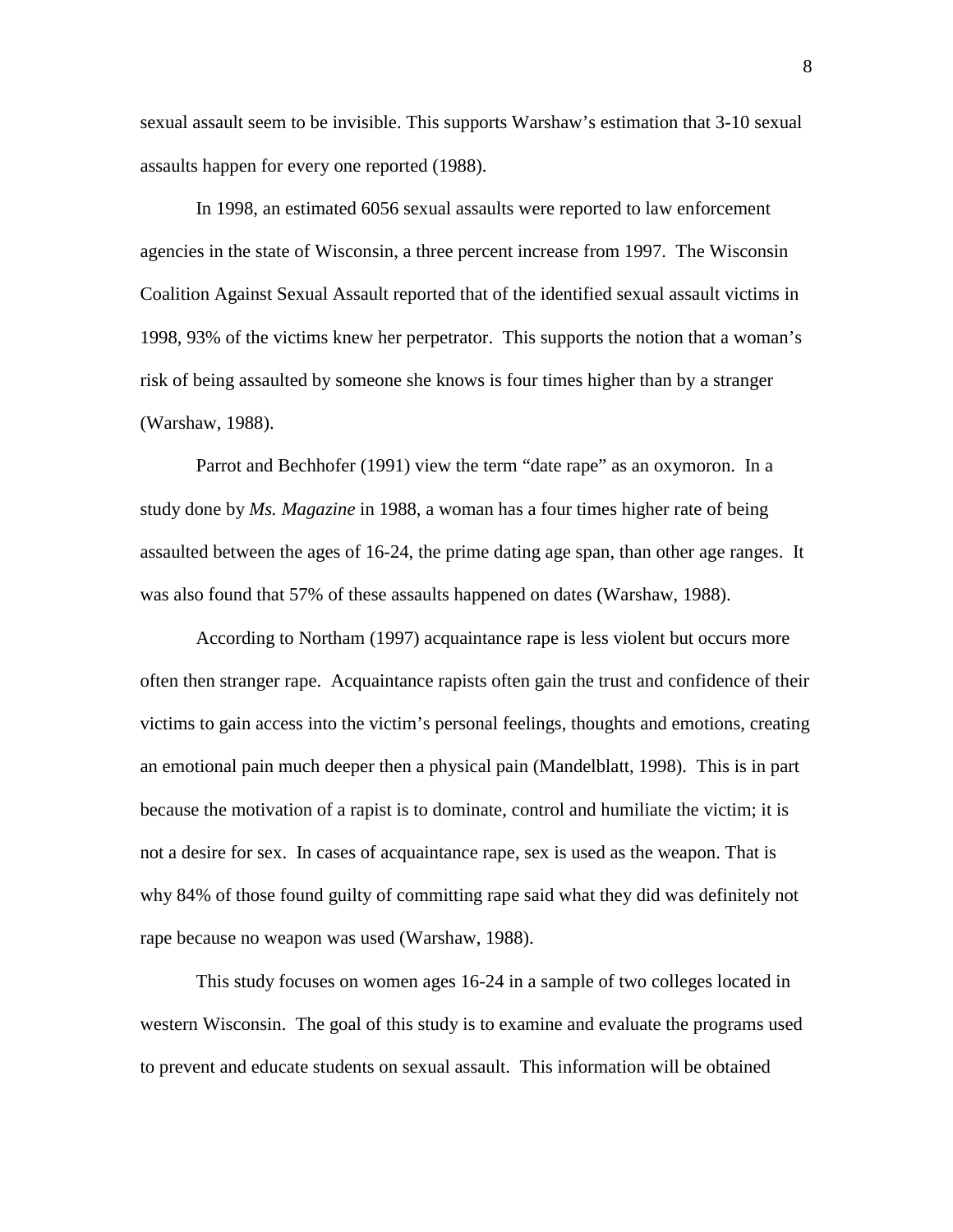through the use of a six-question interview in the form of an open-ended survey and acquiring copies of programs used.

 For the purposes of this study, the researcher assumes that sexual assault prevention is being addressed at the college level.

## Definition of Terms

In the past, traditional rape laws applied only to male-female forced vaginal intercourse. In the 1970's rape laws were revised to be more gender neutral and some states replaced the term rape with sexual assault and then separated it into degrees of seriousness (Bohmer & Parrot, 1993). It is impossible to give an exact legal definition of sexual assault because it is a general term describing all forms of unwanted sexual activity (Bohmer & Parrot, 1993). This study will focus on sexual assaults, acts of violence in which sex is used as a weapon.

- ACQUAINTANCE RAPE: Nonconsensual sex between adults who know each other. This crime can be perpetrated by anyone that is known to the victim (Parrot  $\&$ Bechhofer, 1991; Bohmer & Parrot, 1993).
- CONSENT: Based on choice to participate in an activity. Consent is active, not passive and is only possible when equal power exists. Giving in or going along with something because of fear is not considered consent to an activity (Adams, Fay  $\&$ Loreen-Martin, 1984).

DATE RAPE: A form of acquaintance rape that takes place between people actively dating or on a date (Parrot & Bechhofer, 1991; Bohmer & Parrot, 1993).

PERPETRATOR: The person who violates the victim in a manner that causes trauma.

RAPE: Penetration of any bodily orifice, obtained against the victim's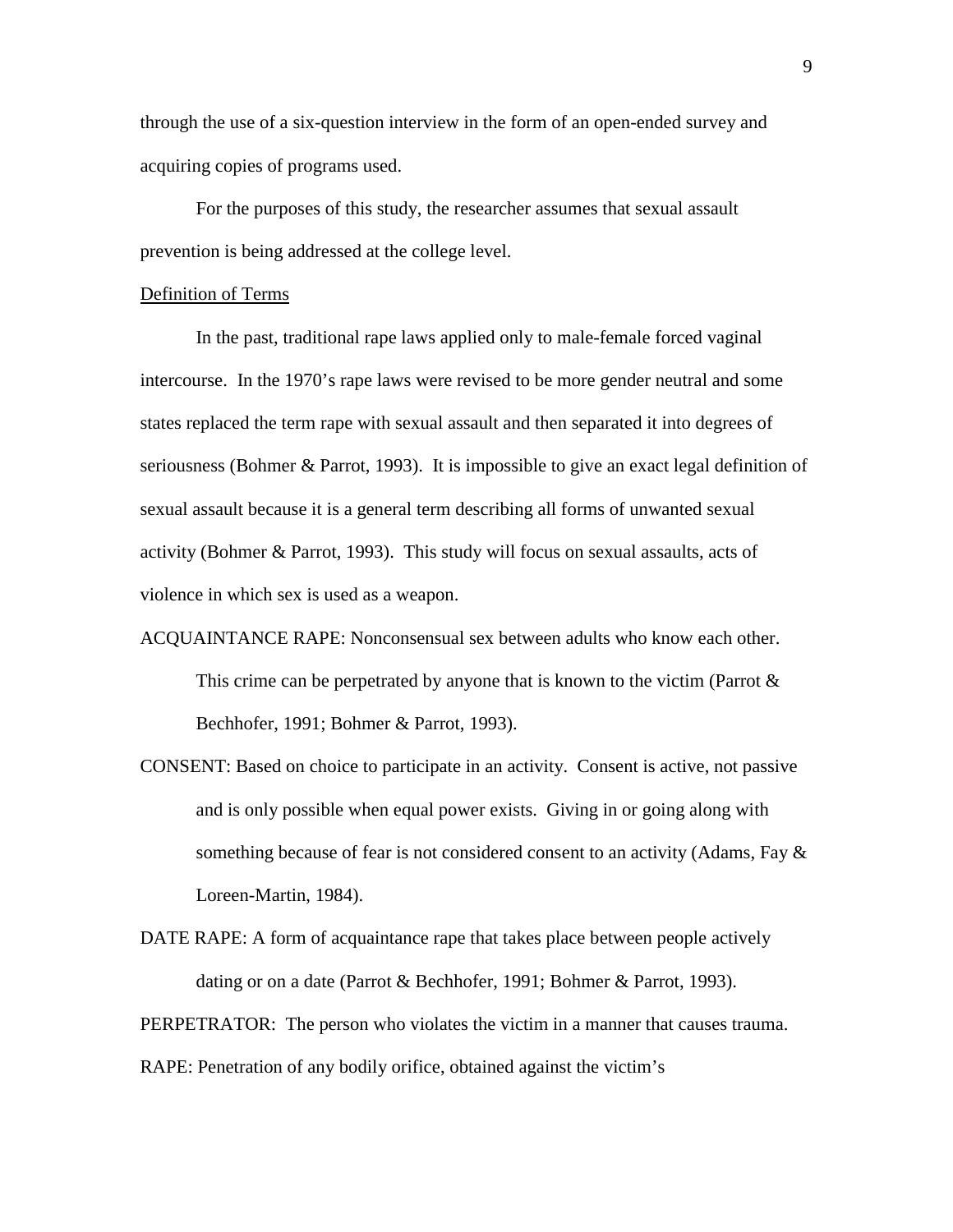will by using force or threat of force, or any part of the assailant's body or an object used by the assailant in the course of the assault (Parrot & Bechhofer, 1991; Johnson, 1994).

SEXUAL ASSAULT: Contact that is coerced through the use of psychological or physical force (Johnson, 1994).

VICTIM: The person who claims to have been assaulted in the traumatic event.

This research is limited due to the small sample population on which the research focuses. It is virtually impossible to generalize the information found to a national population.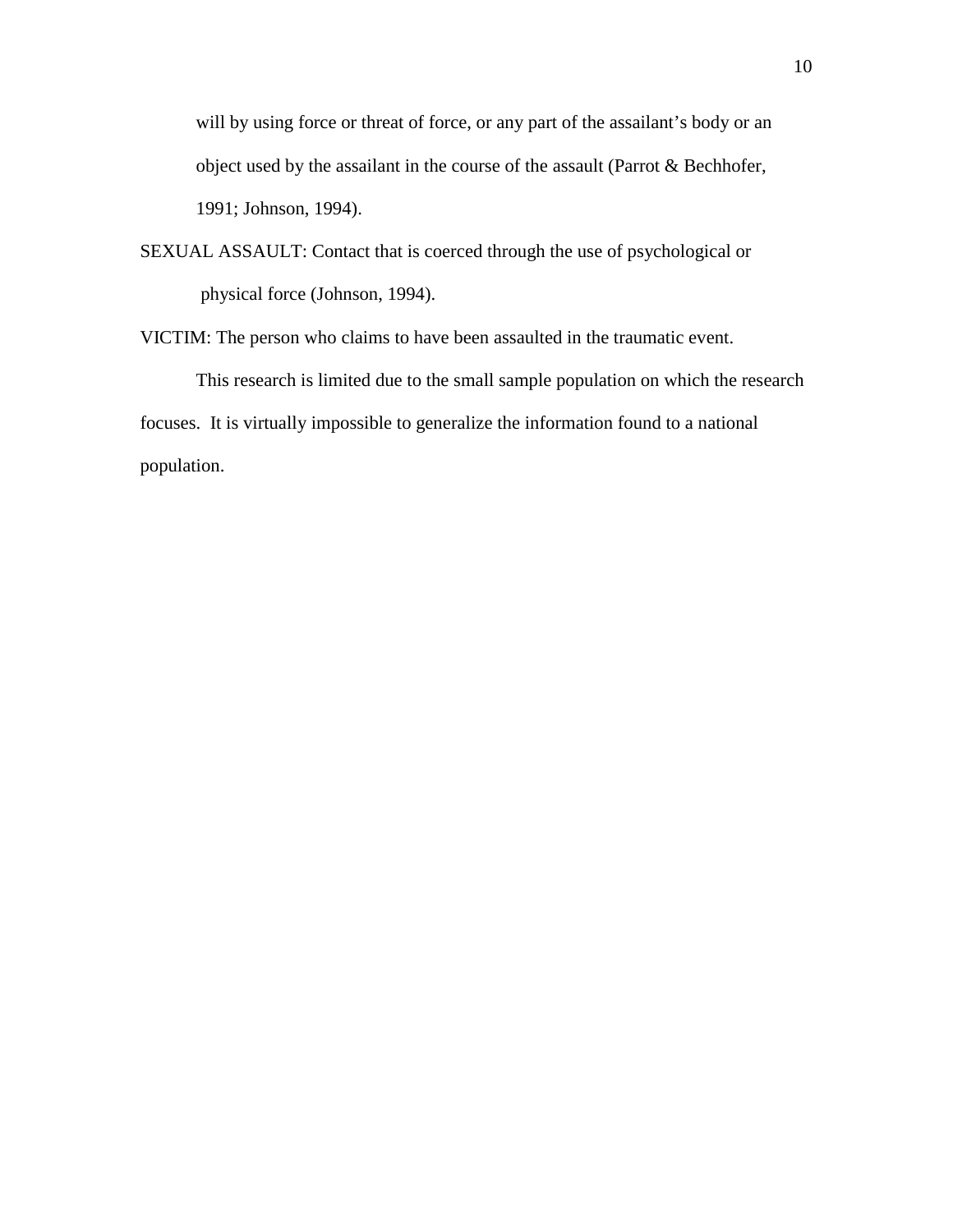#### Chapter Two: Review of Literature

 This chapter will provide an overview of sexual assault as it is addressed in colleges located in western Wisconsin. It will also discuss prevention programs as well as how assault affects the victim. Myths will be exposed and their subsequent realities revealed. In addition, the role of societal justification of sexual assault will also be discussed.

## History of Sexual Assault

 According to Duggan (1998) in the 1930's the psychodynamic theory of rape believed perpetrators of sexual assault to be mentally ill or perverted, however, at the time it was believed rape was strictly an act of sex or to gain sexual gratification and not an act of violence. Early research supports this conclusion of rapists being mentally ill, however, the research was biased because the subjects were mostly imprisoned rapists who had been grouped together with other various sexual offenders. Duggan concluded the differences between rapists and other sexual offenders and the similarities between rapists and other violent offenders were primarily in terms of social functioning.

 Additionally, Duggan stated that the psychodynamic theory of rape was maintained until the 1970's when the feminist movement began. During the time of the feminist movement, a primary focus was the idea that rape and sexual assault were ways in which traditional gender roles of female suppression and male dominance were maintained within society. It was at this time that many new ideas were formed about gender roles. These ideas were put into action and changes began to take place.

 In 1972, the first rape crisis center was opened in Washington D.C., the central place of the feminist movement. The idea was for rape crisis centers to provide education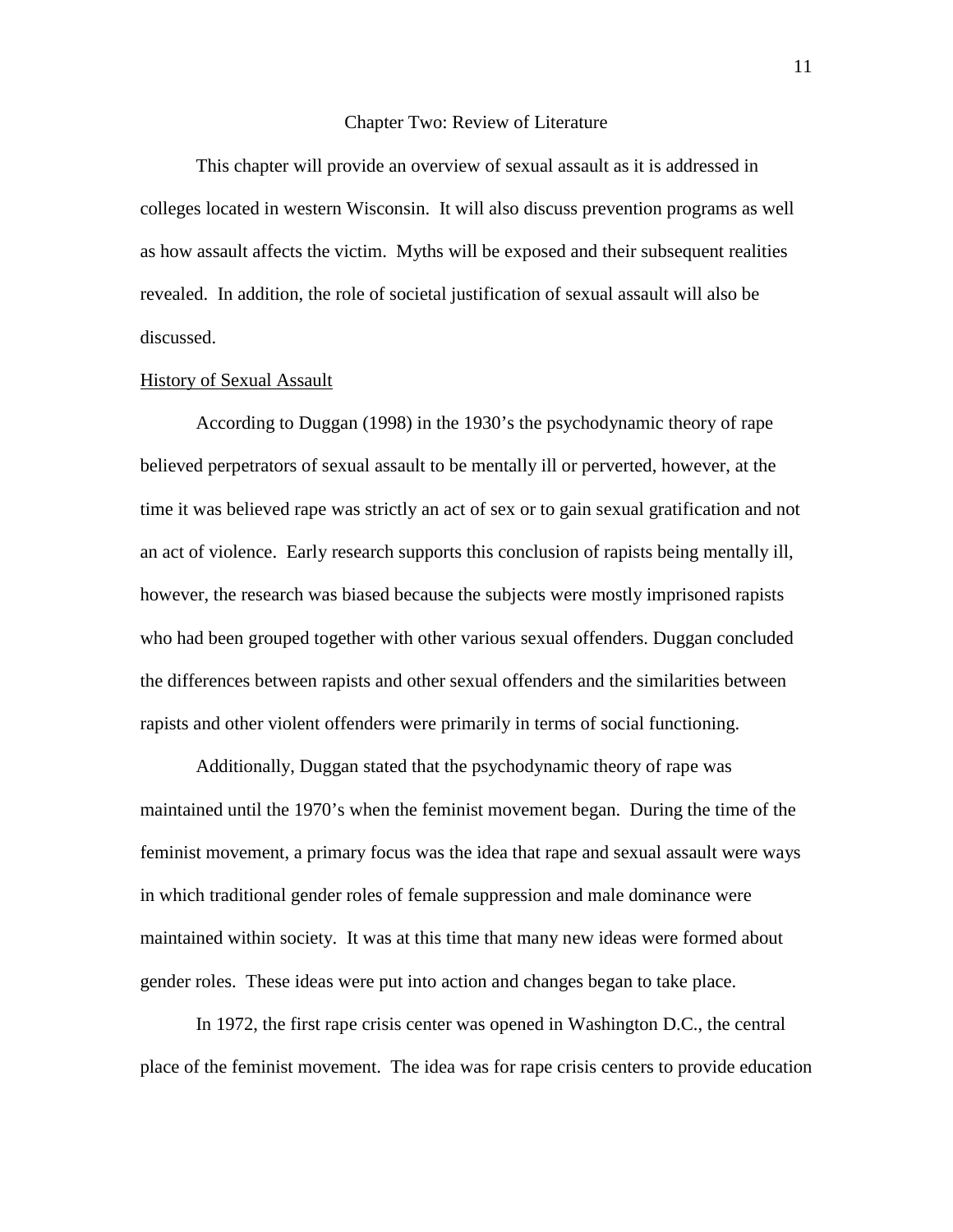so women did not have to live in fear of the threat of rape, hence being victimized by this fear prior to ever being attacked (Duggan, 1998).

According to WCASA (2000) sexual assault is occurring at an alarming rate. In 1988, Robin Warshaw published a book entitled I never called it rape. This book was based on a national research effort and interviews with 150 sexual assault survivors. It was published to help eliminate the myth that only strangers assault women because 70- 80% of sexual assaults are perpetrated by someone that is known to the victim.

 To reduce the incidence of acquaintance rape, the problem must be attacked simultaneously at several levels. Education needs to increase in junior high, high schools and colleges as a part of the prevention process. According to Warshaw (1988) women within the age range of 16-24 are the women at the highest risk due to dating.

### Sexual Assault and College Campuses

According to Warshaw (1988) date rape is the most unreported of all crimes, especially on college campuses. Rates of sexual assault are typically higher on college campuses. In fact, it has been seen that sexual assaults on college campuses rise in the fall. Traditional female college students fall within the 16-24 age range creating an added risk of victimization to these young women. Freshmen are at the highest risk given their new freedom of being away from home for the first time and they often portray an invincible attitude. This attitude compounded with the increased opportunity to date and to attend parties, raises the possibility of peer pressure to use alcohol and drugs, creating a very dangerous situation for these young women (Duggan, 1998; Warshaw, 1988).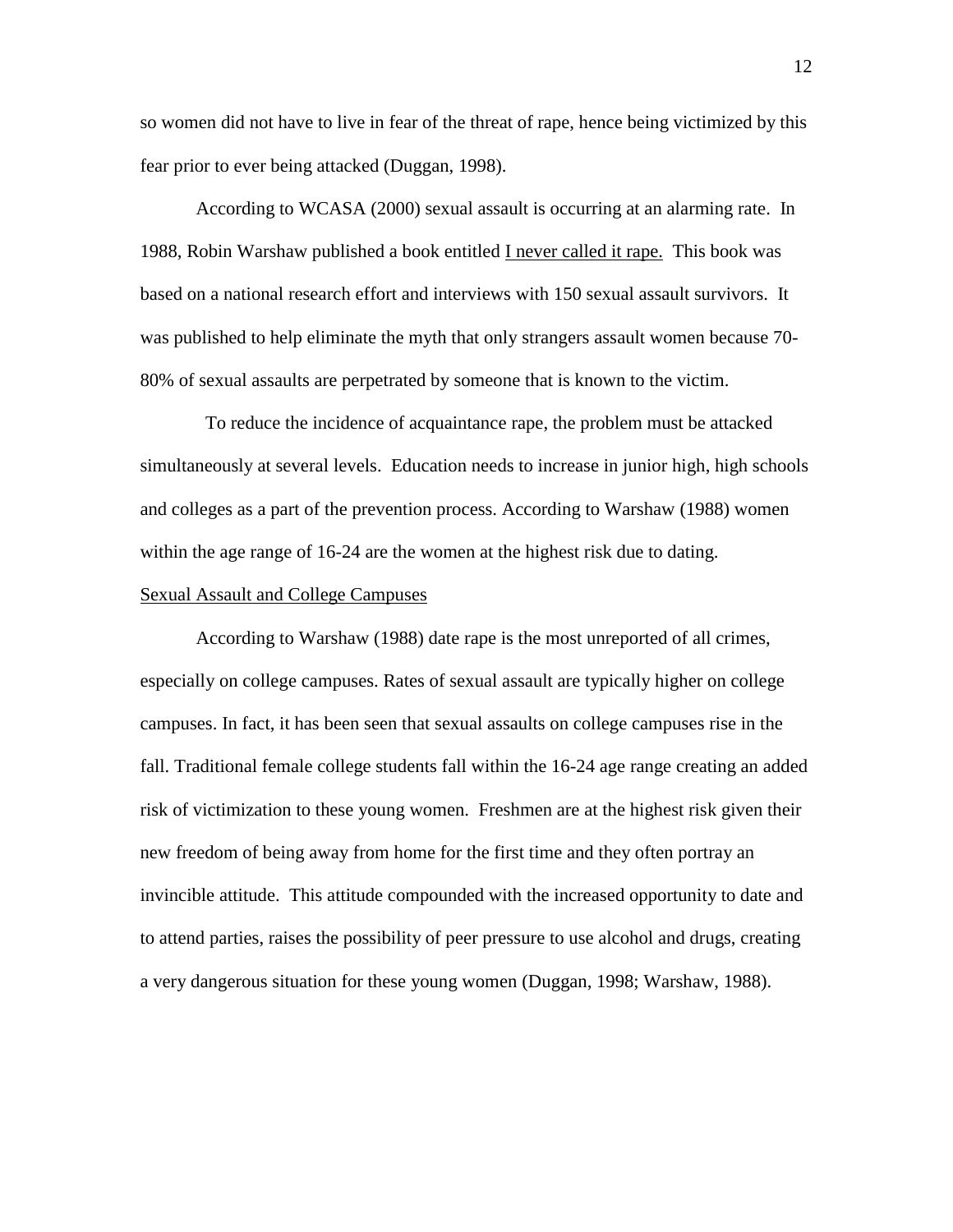#### Prevention Programs

According to Duggan (1998) there are numerous benefits of participation in sexual assault awareness programs, such as increased awareness of school and community resources and services. Additionally, they also inform students of legal, medical and professional counseling resources. Duggan (1998) also stated these programs may decrease resistance to seeking medical and/or legal help and increase the likelihood of reporting the traumatic event. These programs also increase student awareness of the causes and education of prevention strategies of sexual assault as well as the consequences of sexual assault (Parrot & Bechhofer, 1991).

Northam (1997) describes rape prevention programs as maintaining three general assumptions.

- 1. Men who have rape supportive attitudes or who hold adversarial sexual beliefs about women are apt to change.
- 2. Education will change attitudes.
- 3. Education will reduce sexual assault by changing the attitudes that create sexual aggression.

Prevention programs should target these assumptions. Warshaw (1998) stated that programs should also target and attempt to change the attitudes and beliefs that accept sexually aggressive behavior toward women. Colleges and universities should use rape prevention programs in addition to teaching women to use escort services or learn self-defense.

According to Bohmer and Parrot (1993) administration needs to acknowledge that rapes and assaults do happen on their campuses. Only after acknowledgement takes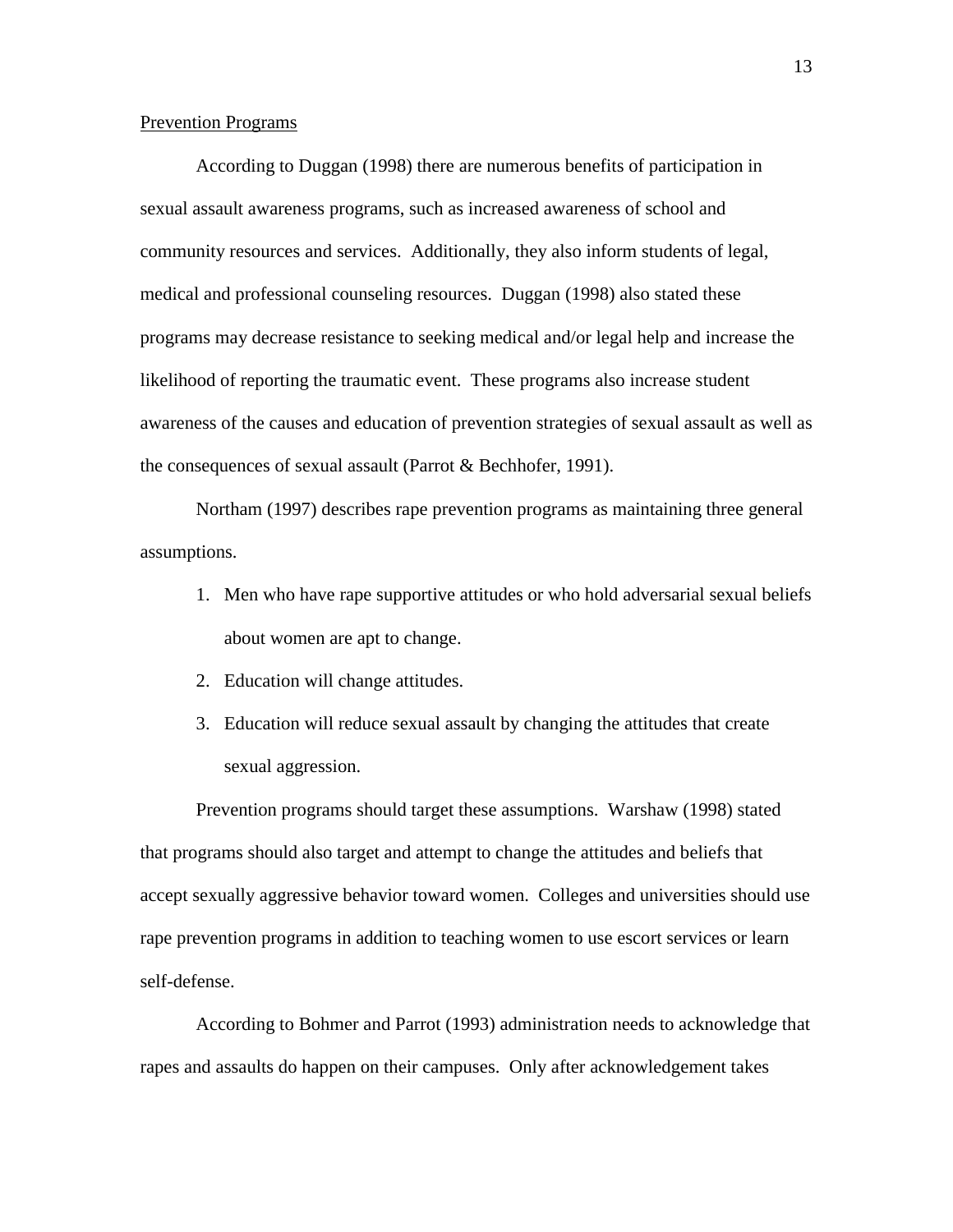place can policies be implemented to address issues regarding identification of exactly what behaviors are considered inappropriate. The next step is to condemn those behaviors and provide a plan of action for dealing with sexual assault cases. Some colleges are determining their existing policies and procedures regarding sexual assault are terribly inadequate. However, this is inadequacy is recognized after a sexual assault has occurred. The authors contend this problem lies both in the failure to take the steps needed to prevent rape and sexual assault and the mishandling of cases when they do occur.

It is important to develop a policy regarding acceptable and unacceptable sexual behavior so students are aware of what is considered right and wrong. Once a policy about sexual assault has been developed, it should be given to all students (Bohmer  $\&$ Parrot, 1993). Policies and information should be distributed in both traditional (i.e. flyers) and non-traditional forms (i.e. electronic mail) (Parrot & Bechhofer, 1991). If a policy has been placed in effect and serious sanctions have been carried out, students learn that rape and sexual assault behaviors will not be tolerated on their campuses (Bohmer & Parrot, 1993).

The goal of prevention programs should be to alter the behavior to reduce vulnerability to sexual assault. Providing information about who is victimized and how to avoid being victimized may have little impact if students do not see themselves as vulnerable or at a serious risk. It is obvious that educators must do more than disseminate information if they wish to alter behavior (Gray, Lesser, Quinn & Bounds, 1990).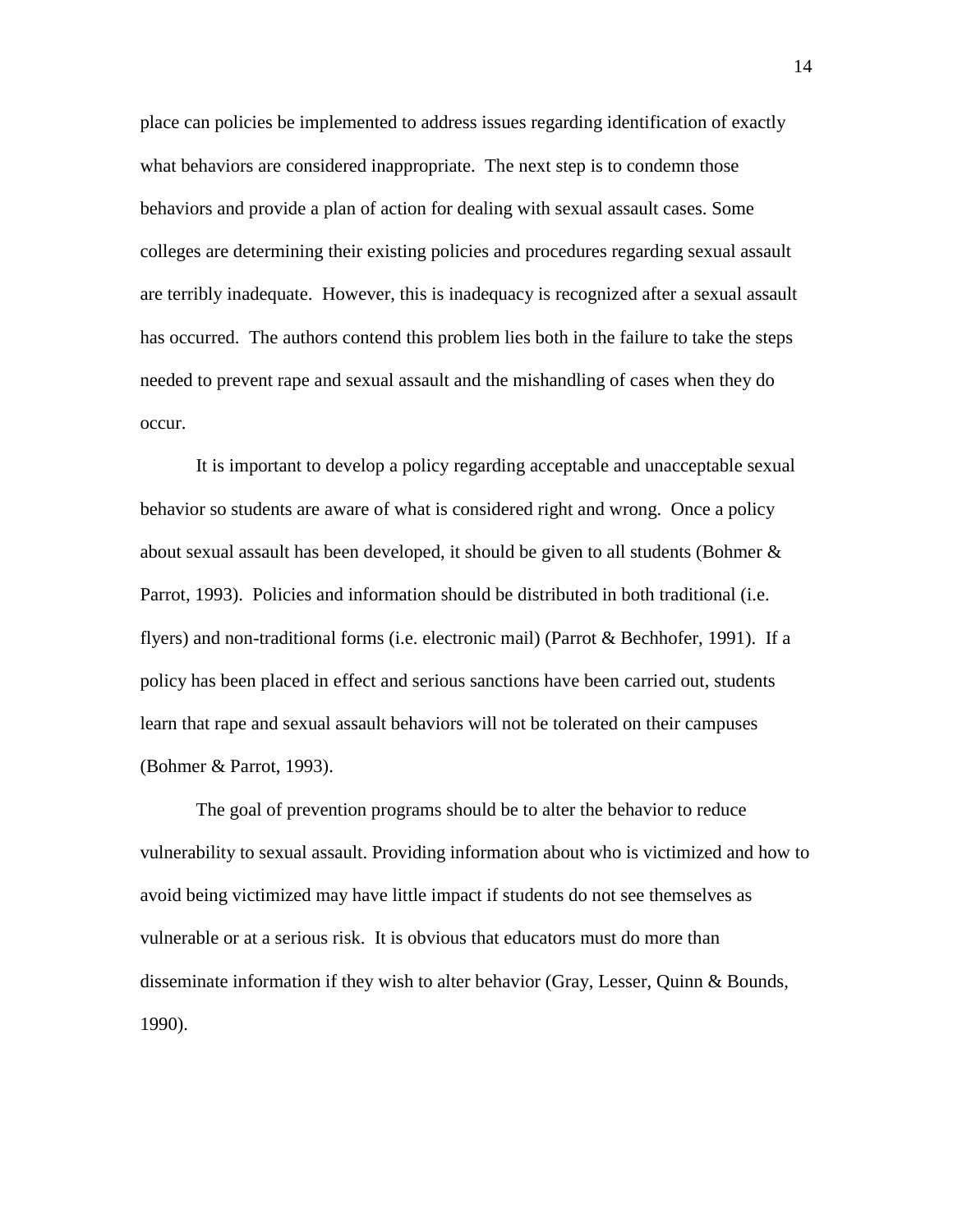According to Parrot and Bechhofer (1991) planning of prevention programs should involve both genders instead of targeting one gender. Sexual assault prevention programs should address a variety of topics including:

- 1. Sexual assertiveness
- 2. Communication
- 3. Power and dynamics in a relationship
- 4. Consequences
- 5. Prevention strategies.

It may also be important to make women aware of what to avoid in a relationship. In her 1988 study, Warshaw states that if a female identifies a male displaying any of the following characteristics, it may warrant the possibility of a potential date rape. She states that women should run, not walk from anyone possessing these characteristics. These characteristics include: emotionally abusing her with insults, belittling comments, ignoring opinions, acting sulky or angry; choosing her friends or clothing; or attempting to control other elements of her life or friendships. Warshaw states there are other characteristics to watch for in men including: negatively talking about women; getting jealous for no apparent reason; drinking or using drugs and attempting to pressure others into using; berating women for not wanting to get drunk, get high, have sex or accompany them to an isolated place; or becoming physically violent, intimidating or being cruel to animals, children or people he views as inferior to him.

According to Page (1996) it may also be important to teach verbal resistance (yelling, screaming) and physical resistance (struggling, biting, pushing) in sexual assault prevention programs. The more resistance that is used, the higher chance the victim has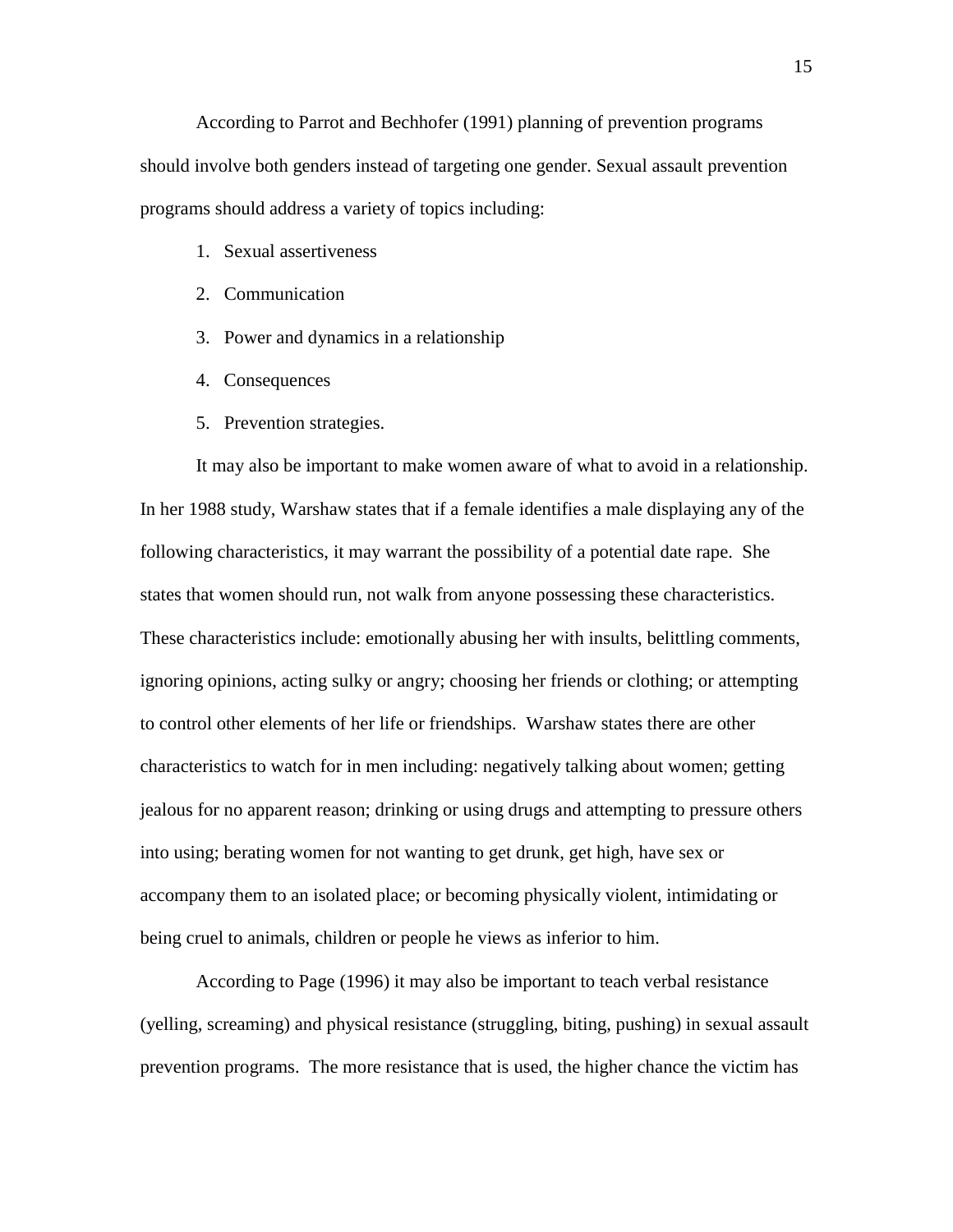of avoiding the assault. Ongoing program evaluations are needed to improve the program and to aid in making campuses safer. Programs should be provided at different levels so they take place in subsequent years, not just in the first year.

Sexual assault prevention programs will help to increase awareness, thus lowering the number of victims, in turn reducing the number of cases of post-traumatic stress disorder (PTSD) in relation to sexual assault. According to Wallace and Goldstein (1994) PTSD is the syndrome of physical and psychological symptoms that appears to be a delayed response to a distressing event. Many sufferers of PTSD attempt to block the event from their mind, thoughts, images or feelings by refusing to talk about it and trying to avoid all reminders (e.g. clothing, places, smells, etc.) of the trauma (Schiraldi, 2000).

A future direction of prevention programs should be to incorporate those elements that are proven effective and then further develop and change the elements that do not appear to work in reducing the rates of sexual assault for women who report a prior history of sexual victimization (Yeater & O'Donohue, 1999).

### Prevention Programs: College

Most colleges and universities react to sexual assaults after they happen with advocacy and counseling. However, they should be proactive about providing education to attempt to prevent sexual assault from taking place.

Breitenbecher (2000) reported that key features of prevention programs are to provide information regarding the prevalence of sexual assault among college students; attempting to reduce belief in rape myths, facilitate a discussion or open forum of social stereotypes, educate students to identify risk-related dating behaviors, and work to create and maintain empathy for survivors among students. It may also be beneficial to provide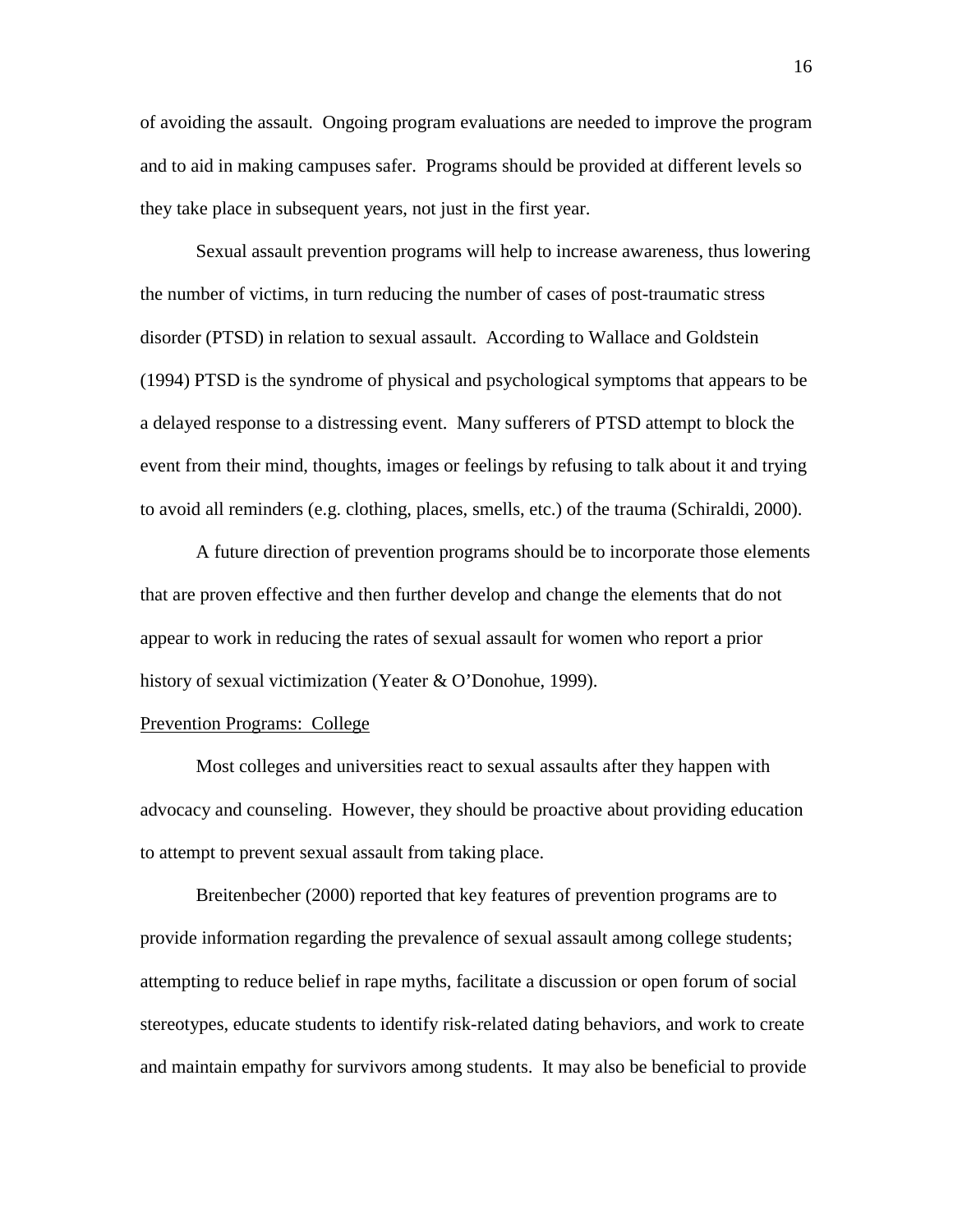on going lecture meetings and group discussions on topics of rape myths, risk factors and rape prevention techniques (Shultz, S., Scherman, A., & Marshall, L. 2000).

According to Yeater & O'Donohue (1999) and Shultz, et.al. (2000) colleges and universities can make a powerful societal contribution in the lives of their students by taking an active approach to change the attitudes and beliefs that help to create and support the incidence of sexual assault on campus. Past sexual assault prevention programs have usually addressed stranger assault rather than acquaintance assault. The focus of these programs is primarily on changing attitudes about sexual assault and rarely focus on reducing the actual prevalence of sexual assault.

The promotion of acquaintance rape awareness programs on college campuses appears to be a step toward increasing education. Another factor that plays a role in program effectiveness is the way material is presented and by whom (Warshaw, 1988). Parrot and Bechhofer (1991) found that students attended programs sponsored by student organizations, such as, fraternities, sororities or athletic teams, at a higher rate than programs sponsored by faculty and staff.

Parrot and Bechhofer (1991) provided the following ideas to incorporate into prevention programs to increase the impact of sexual assault education. These campus crime statistics should be included in a letter sent to parents of incoming freshman stating that date and acquaintance rape is a problem on all campuses and urging them to speak to their students about it.

Parrot and Bechhofer (1991) also stated that it may be especially important for colleges and universities to coordinate a response team to react to a sexual assault. The team should exist of people from the following offices on campus: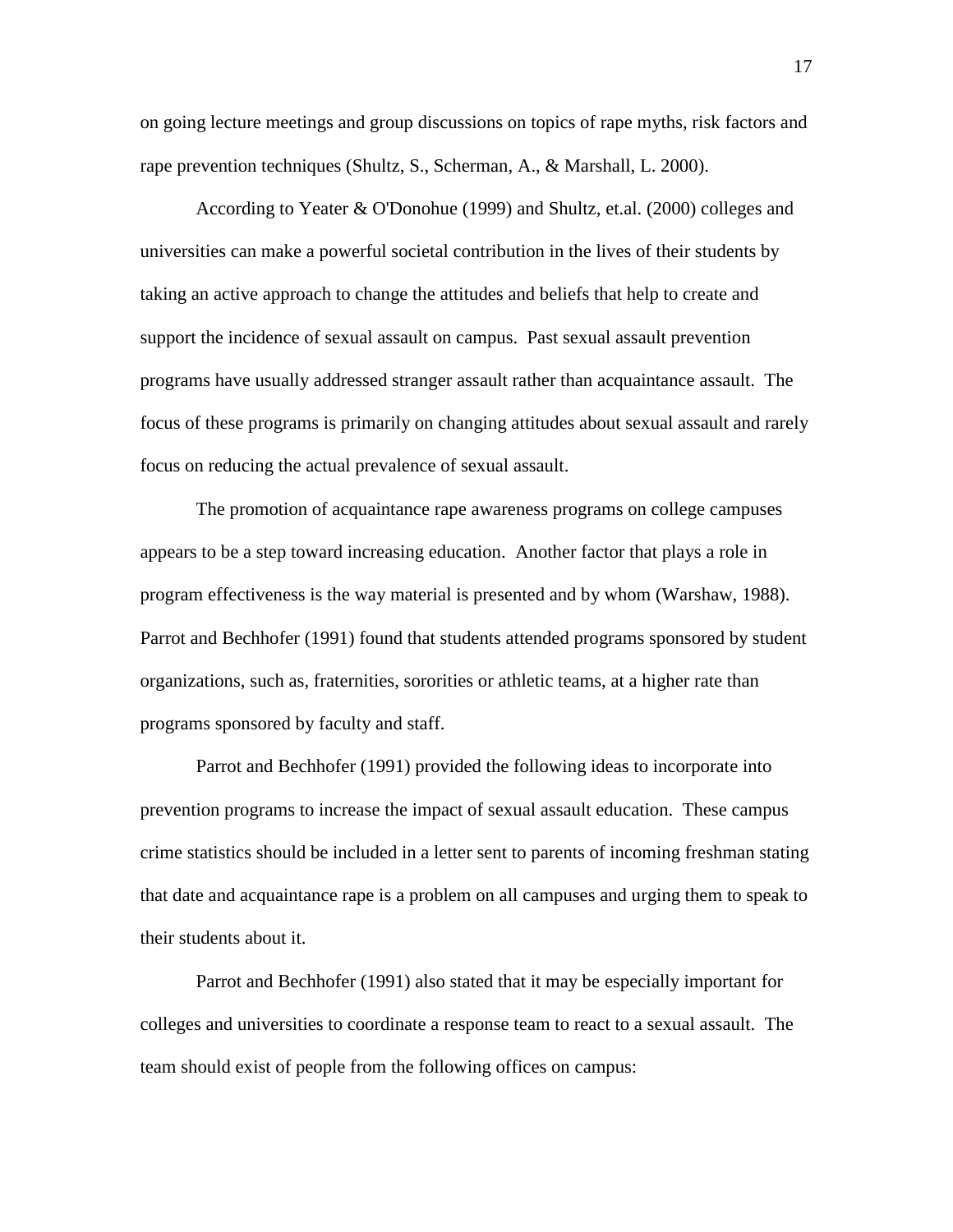- 1. Office of student services
- 2. Residence life
- 3. Campus police
- 4. Student health center
- 5. Counseling center
- 6. Faculty
- 7. Students

It is important to coordinate response efforts with the community police regarding reporting the crime and gathering evidence (Bohmer & Parrot, 1993). In addition to working with counselors, it is important to train university medical personnel on how to use a rape kit and in how to meet the physical and psychological needs of victims. All schools should provide a list of resources to those in contact with students and train all faculty and staff (e.g. resident assistants, counselors) to deal with the reports of acquaintance rape.

## Rape Myths

According to Parrot and Bechhofer (1991) rape myths are prejudicial, stereotyped or false beliefs about rape, rape victims or rapists. Rape myths may be able to be laid to rest through the use of prevention programs. These programs can begin changing attitudes of the participants with the hope of the domino effect taking place and the knowledge being shared with others. Warshaw (1988) defines the following as rape myths and provides the subsequent realities.

• **Myth**: Rape is committed by strangers.

**Reality**: Most rapes are committed by acquaintances.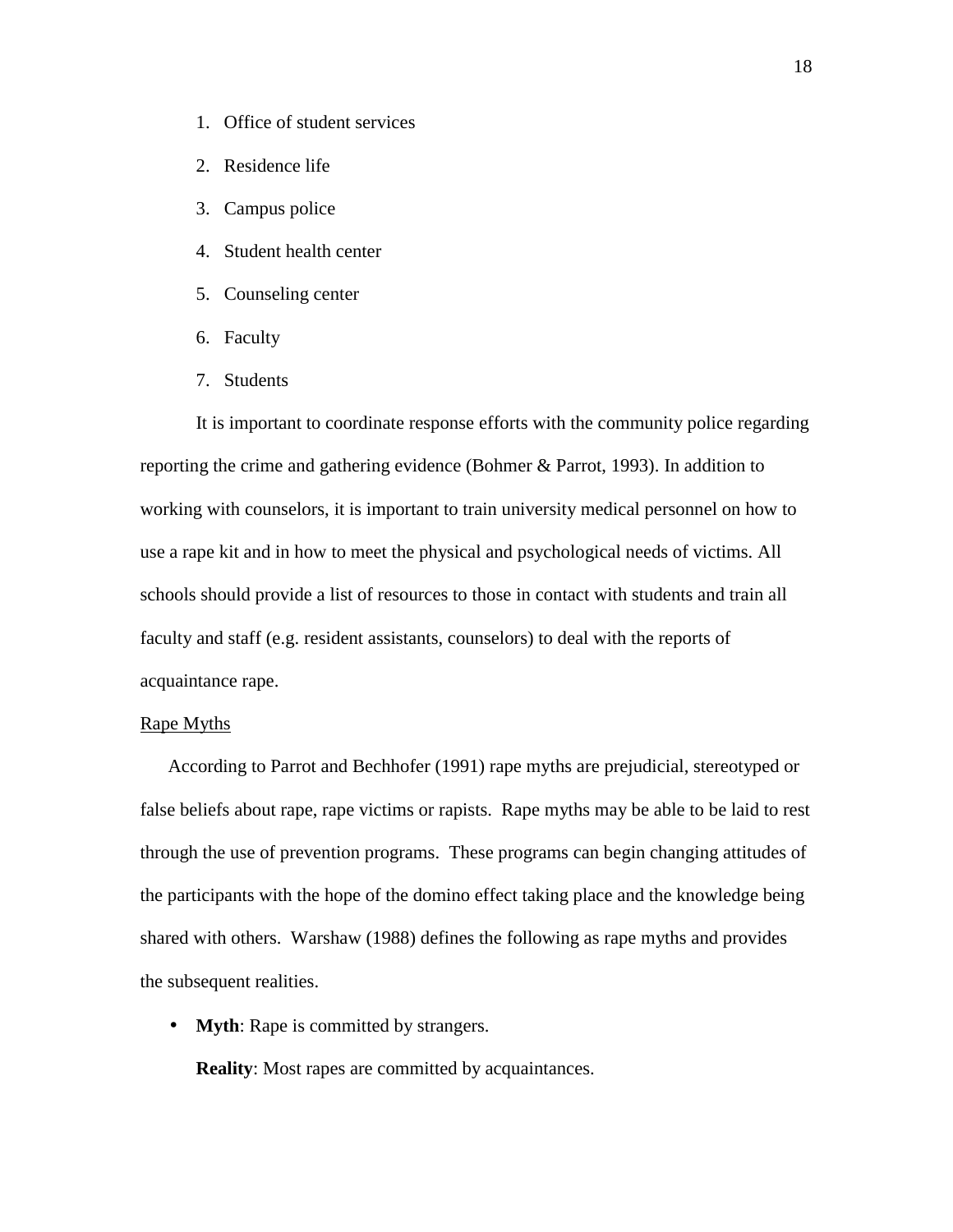• **Myth**: A woman deserves to be raped, especially if she goes to his house or in his car.

**Reality**: No one deserves to be raped, going in a car or house does not give permission.

• **Myth**: Women who don't fight back haven't been raped.

**Reality**: Rape is sex forced against one's will regardless of whether they fight back.

• **Myth**: If there is not a weapon involved, the victim was not raped.

**Reality**: It is rape regardless of the source of intimidation.

• **Myth**: It is not rape if the victim was not a virgin.

**Reality**: Rape is rape, regardless if the victim has had sex before, even with the attacker.

• **Myth**: If a man pays for a date the women owes him sex.

**Reality**: No one owes sex as a payment for anything.

• **Myth**: Making out and petting must lead to sex.

**Reality**: Everyone has the right to say "no" at anytime and be respected.

• **Myth**: Men whom are sexually aroused must have sex and cannot help themselves from forcing a woman.

**Reality**: There is no physical need to have sex after becoming aroused, men should still control themselves.

• **Myth**: Women lie about being raped, especially when they accuse someone that they date.

**Reality**: Rape really happens, to people that you know by people that you know.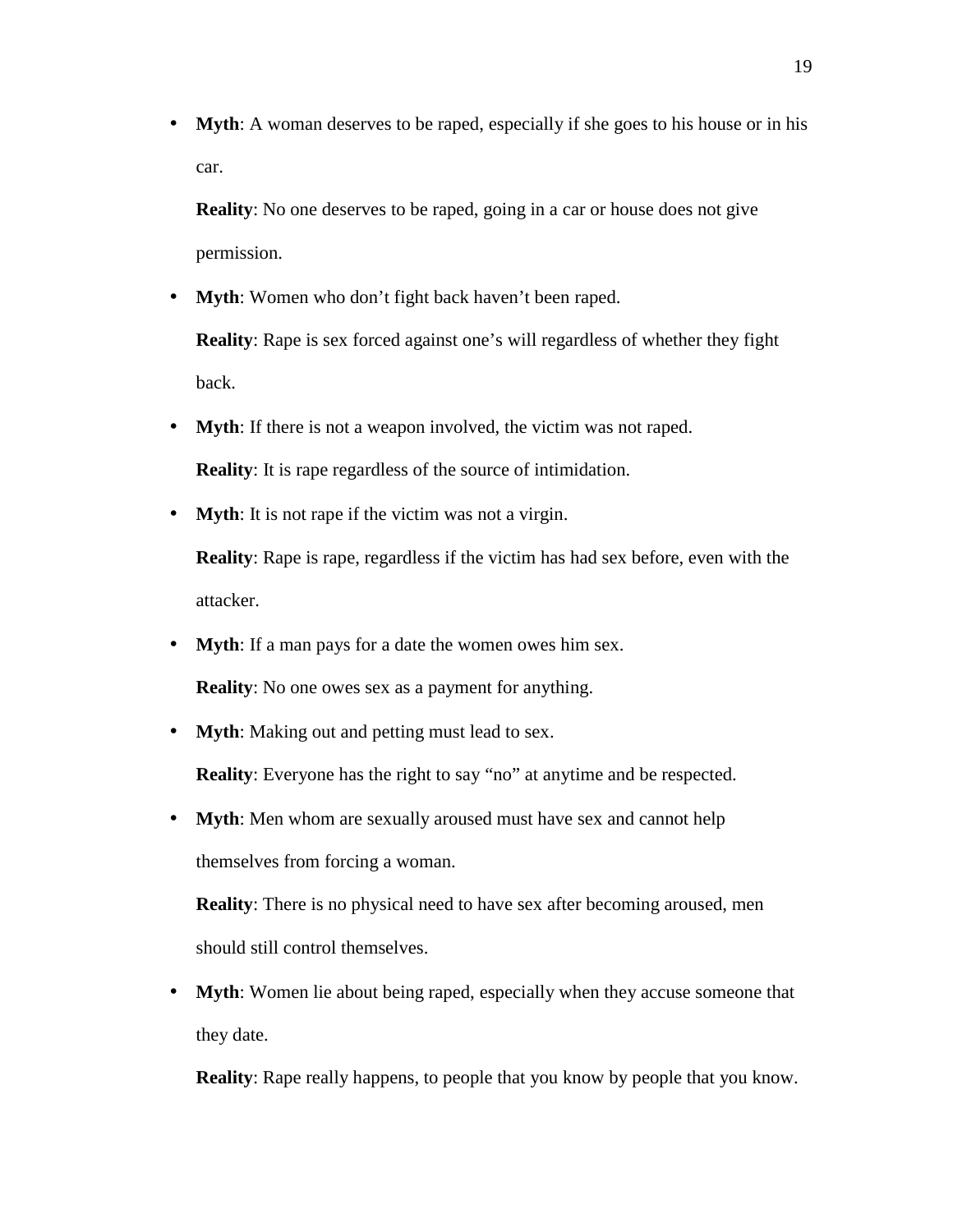Parrot and Bechhofer offer a different view of rape myths in the 1991 book entitled Acquaintance Rape. The rape views are set up in four sections: Nothing happened; No harm was done; She wanted it; and She deserved it. The group that believes nothing happened also believes women falsely accuse men of rape and that rape claims are made in fantasy or wishful thinking. The group of people that believe no harm was done view rape as just being sex and if the victim is not a virgin it is not rape. The victim experiences the humiliation of realizing the assailant does not care about her rights. This is in part the thrill for the assailant, having the ability to control another person. This group of people also fosters the belief that only bad girls get raped. Those who believe she wanted it believe the victim wanted it, liked it or invited it. This group also views women as never meaning "no" and that she must have done something because there is no such thing as rape. The groups of people who believe she deserved it also believe she did something to provoke her attacker. Usually the attacker will admit he used force but will blame his behavior on the female's prior actions, supporting the idea that she provoked him. These attitudes inhibit the victim from being believed, making the legal process more difficult. Many rape myths are supported by the written media, on television, in movies and on the radio.

According to Parrot and Bechhofer (1991) American society is being desensitized to sexually aggressive behavior due to media influence, thus making sexual aggression more accepted. Sexual assault prevention programs can help educate participants and help them to see that sexual aggression is not acceptable and no one should have to deal with it. As a culture, we need to radically alter the way future generations are socialized.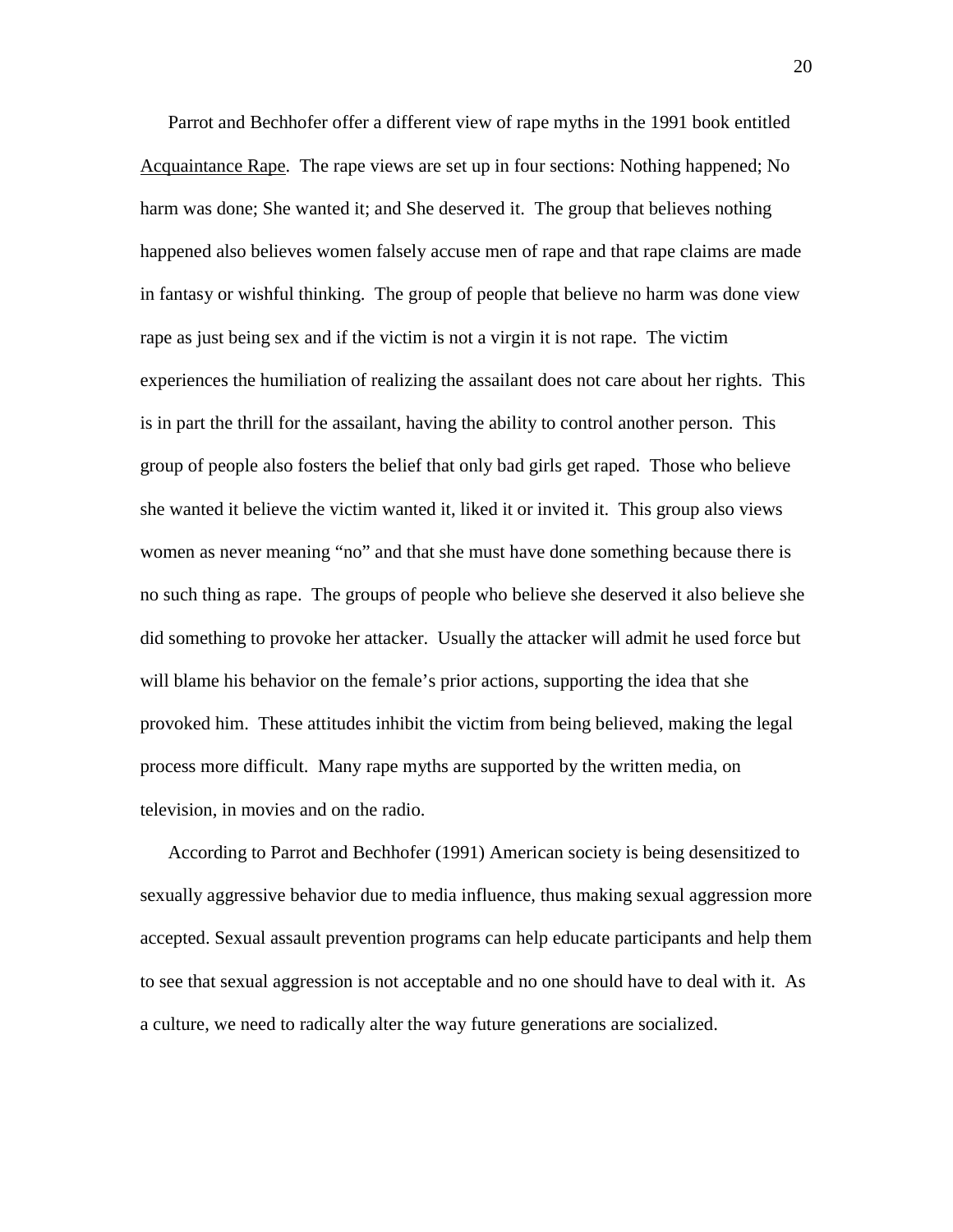Parrot & Bechhofer (1991) also found that all types of media help to reinforce the idea that violence and oppression of women is acceptable. Movies and films teach young women that sex is likely to be violent, causing them to accept being sexually assaulted as "normal." Television portrays the victimization of rape but the prevention techniques and strategies have yet to be dramatized. Even books and magazine advertisements are becoming sexually explicit and helping to increase the oppression of women.

Survivors of sexual violence often feel re-victimized and further oppressed by police officers and the legal system (Duggan, 1998). Part of the feeling of re-victimization comes from having to tell the story of the attack repeatedly and publicly. However, another aspect of re-victimization comes when the perpetrator is charged with a crime and then plea-bargains for a lesser charge. This often happens in court because victims of date or acquaintance rape and sexual assault rarely show bruises or external marks, typical indicators of force that are necessary for a criminal conviction. This may leave the survivor feeling that justice was not served.

Each topic discussed in this section was directly related to sexual assault from the point of the victim, counselor or the perpetrator. The use of sexual assault prevention programs will aid in increasing awareness. Sexual assault prevention programs may also help to eliminate rape myths and to change attitudes, beliefs and the portrayal of women in the media.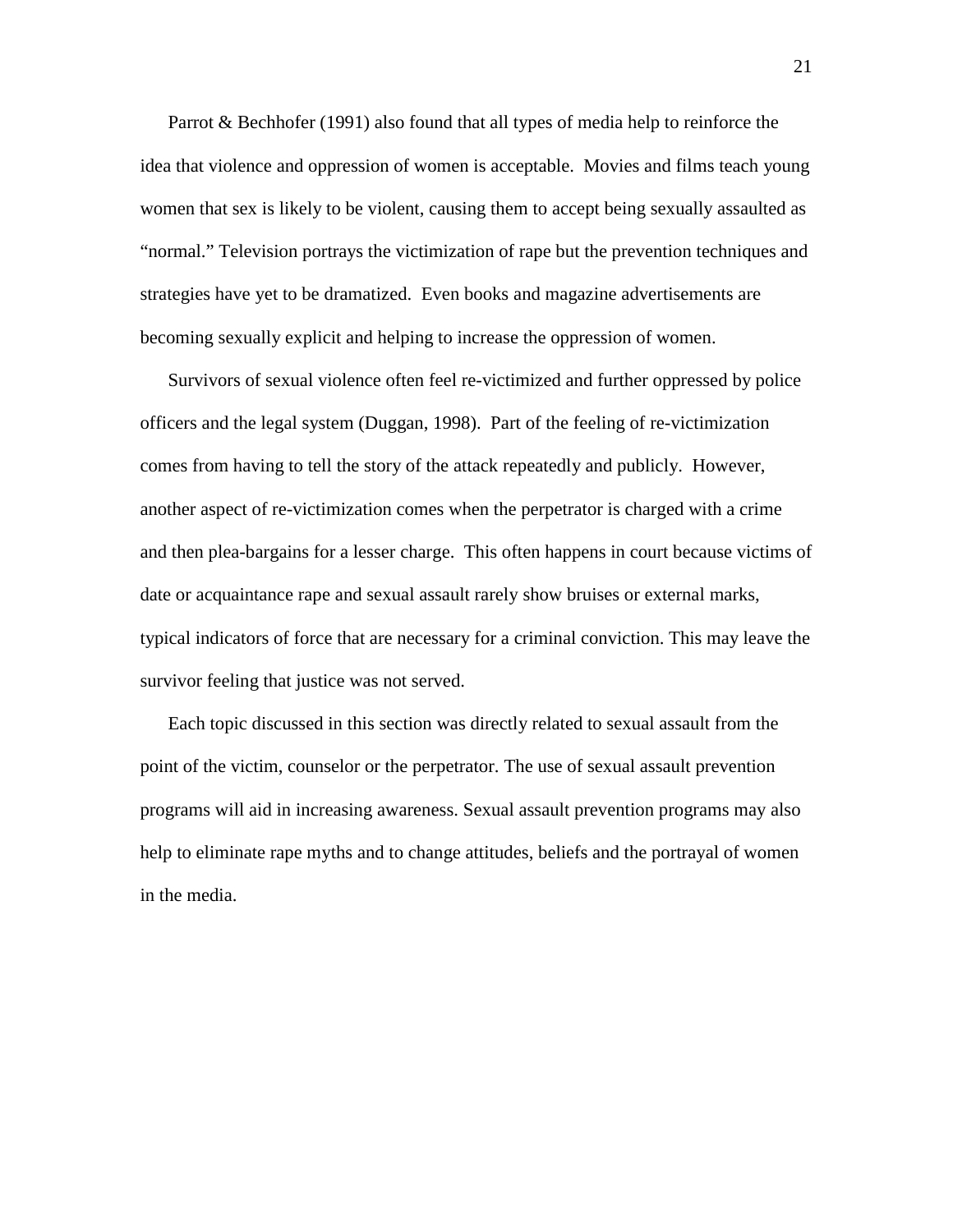#### Chapter Three: Methodology

 This is a qualitative study with the purpose of gaining information of what is being done on college campuses to prevent sexual assault from taking place. This study will examine the opinions held by counselors at two western Wisconsin universities concerning sexual assault. The participants were chosen based on recommendations of the respective counseling center directors. The universities will be identified as University A and University B. It is hypothesized by this researcher that education and prevention are taking place on college campuses only after an alleged assault takes place.

The process taken by this researcher was as follows. The first step was for the researcher to design a survey to be used during the college interviews. The interview questions were drawn from the information read during the completion of the review of literature. Once the survey was finalized it was submitted to the Institutional Review Board for the Protection of Human Subjects in Research to gain approval. The second step was to complete the required forms to gain the approval necessary to commence the study.

After approval from the Institutional Review Board was gained, calls were placed to the directors of the prospective university counseling centers. The third step was to contact the two universities in western Wisconsin to obtain permission to speak with the counselors. The goal of this research was explained and information was provided for the counseling center directors to determine if they were willing to participate in the study.

The fourth step was to obtain names of college counselors from the respective university counseling center directors. During the conversation with the counseling center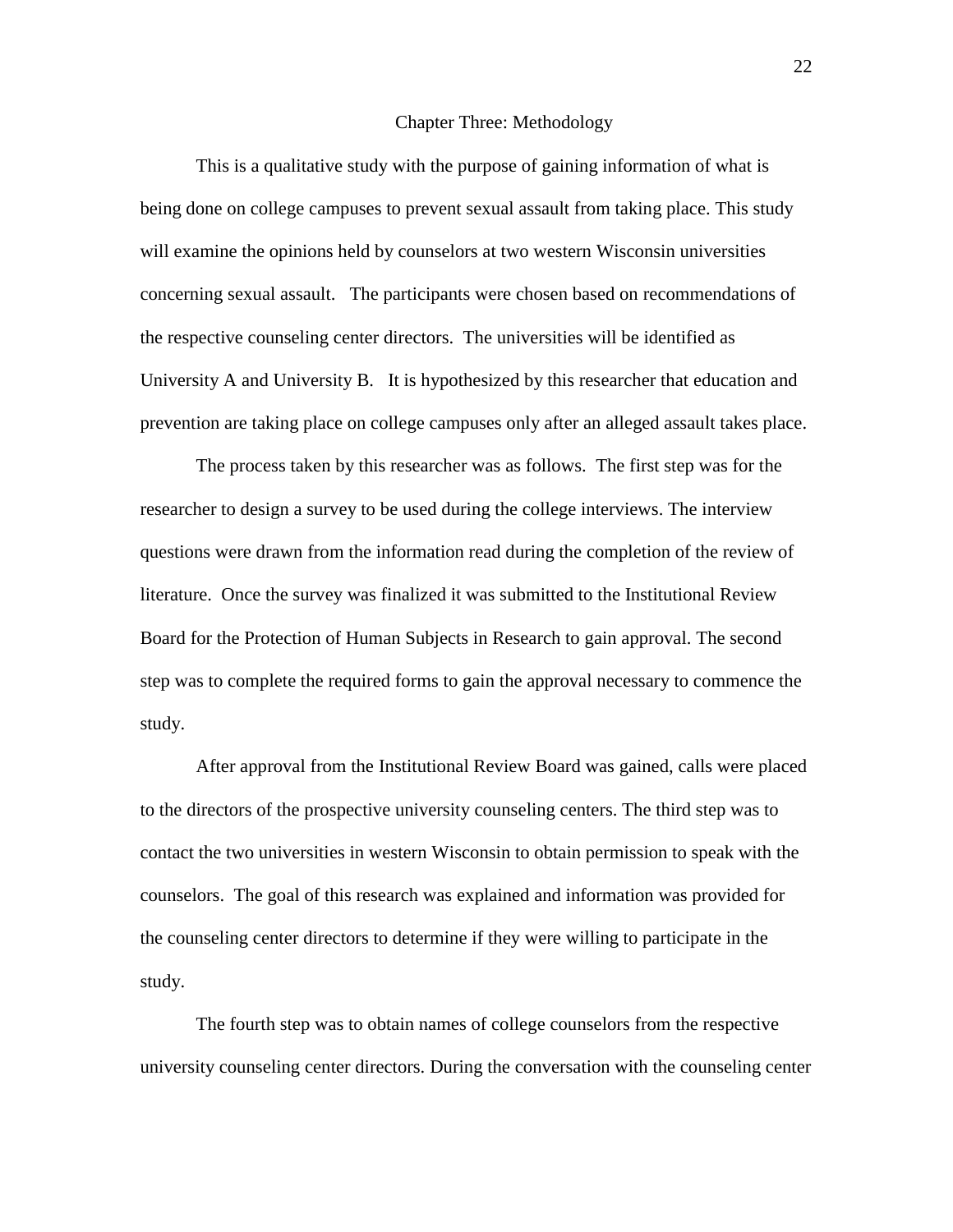directors, they were asked which counselor on their respective staffs would be most appropriate to speak with on this topic.

The fifth step was to make initial contact with the counselors that were recommended and arrange a meeting time. At those meetings, the sixth step was completed. The counselors answered the questions on the surveys via person-to-person conversations. Upon completion of the interviews to answer the surveys, this researcher compiled the data that was obtained, forming it into paragraph forms following each question on the survey.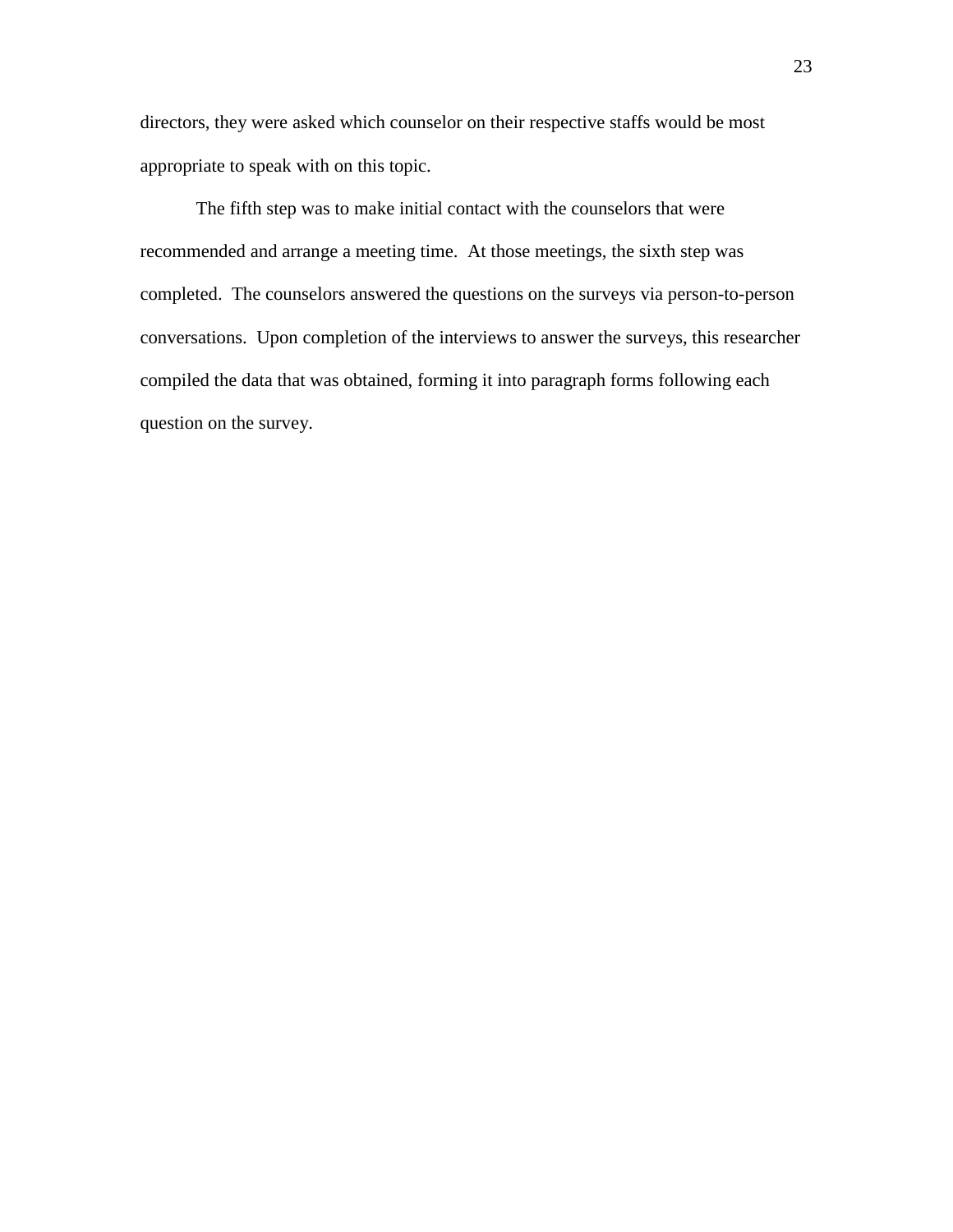#### Chapter Four: Results

 It was found that there is no set curriculum being used at the two universities chosen for this study. The following are the results from two surveys completed by counselors at separate universities in western Wisconsin.

## **1. What type of methods do you use to raise awareness of sexual assault?**

A counselor at University A reported that they do outreach programming. For example, in the fall of 2000 a panel discussion took place in the residence halls in collaboration with the university counseling center, campus police and student health services. The panel discussed date rape and sexual assault prevention and the link that alcohol plays in campus sexual assaults.

University A also provides information on the counseling center website link. The page is often changed and updated. The counseling center also provides self-help materials such as books and brochures.

University B uses similar strategies to convey their sexual assault messages. Poster displays focusing on topics such as date rape drugs and the link of alcohol and sexual assault are used. Many times brochures accompany these posters. Outreach is also done in the residence halls. Recently, a program was done after two sexual assaults took place on campus. This program was done in collaboration with residence life and campus police.

University B previously had a committee that presented a program on sexual assault for freshman during orientation. This program has not been implemented in five to six years.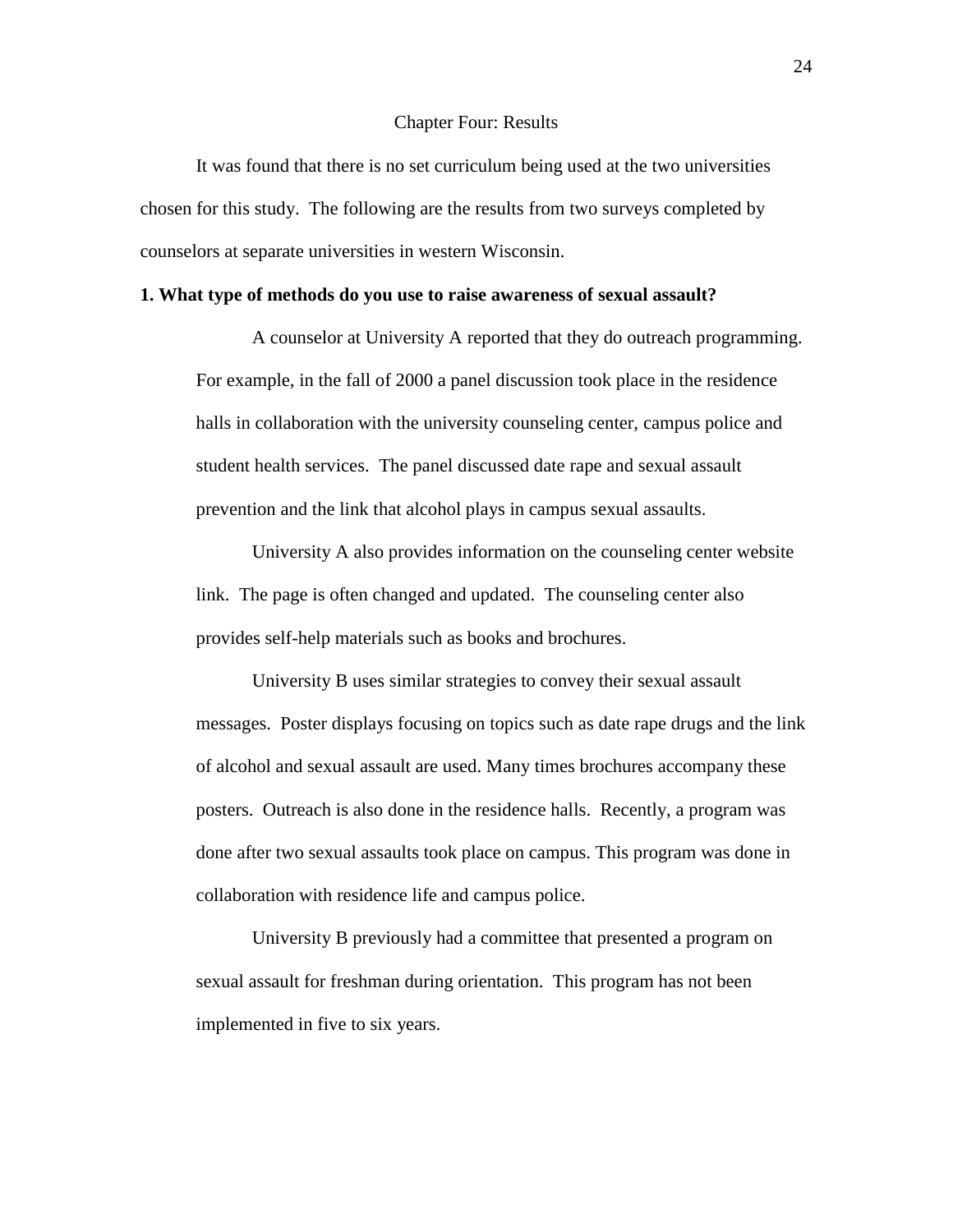## **2. Do you feel that these are effective?**

University A found that sexual assault programs are only as effective as the effort put into obtaining and practicing the information provided. It was rumored on the University A campus that a sexual assault may have taken place this past fall. This alleged assault triggered the university into increasing awareness and education.

The counselor at University B felt the programs were not effective and that they do not even begin to scratch the surface of the necessary information and programming.

# **3. What other types of programs do you implement that may touch on sexual assault?**

University A offers a First Offenders program for students that have received their first offense alcohol citation. During the course alcohol moderation skills are taught, as well as drug actions and interactions. Sexual assault and date rape drugs are discussed at that time.

This past fall at University B sexual assault was discussed in a stress management seminar and in the Alcohol Moderation Skills course. The main discussion is in reference to alcohol use and abuse and sexual assault. The Alcohol Moderation Skills course is the program the First Offenders program is based on.

The survey done to gain statistical information related to alcohol use at University B also asks about forced sexual intercourse and these statistics are provided to the campus community. This is beneficial to help raise community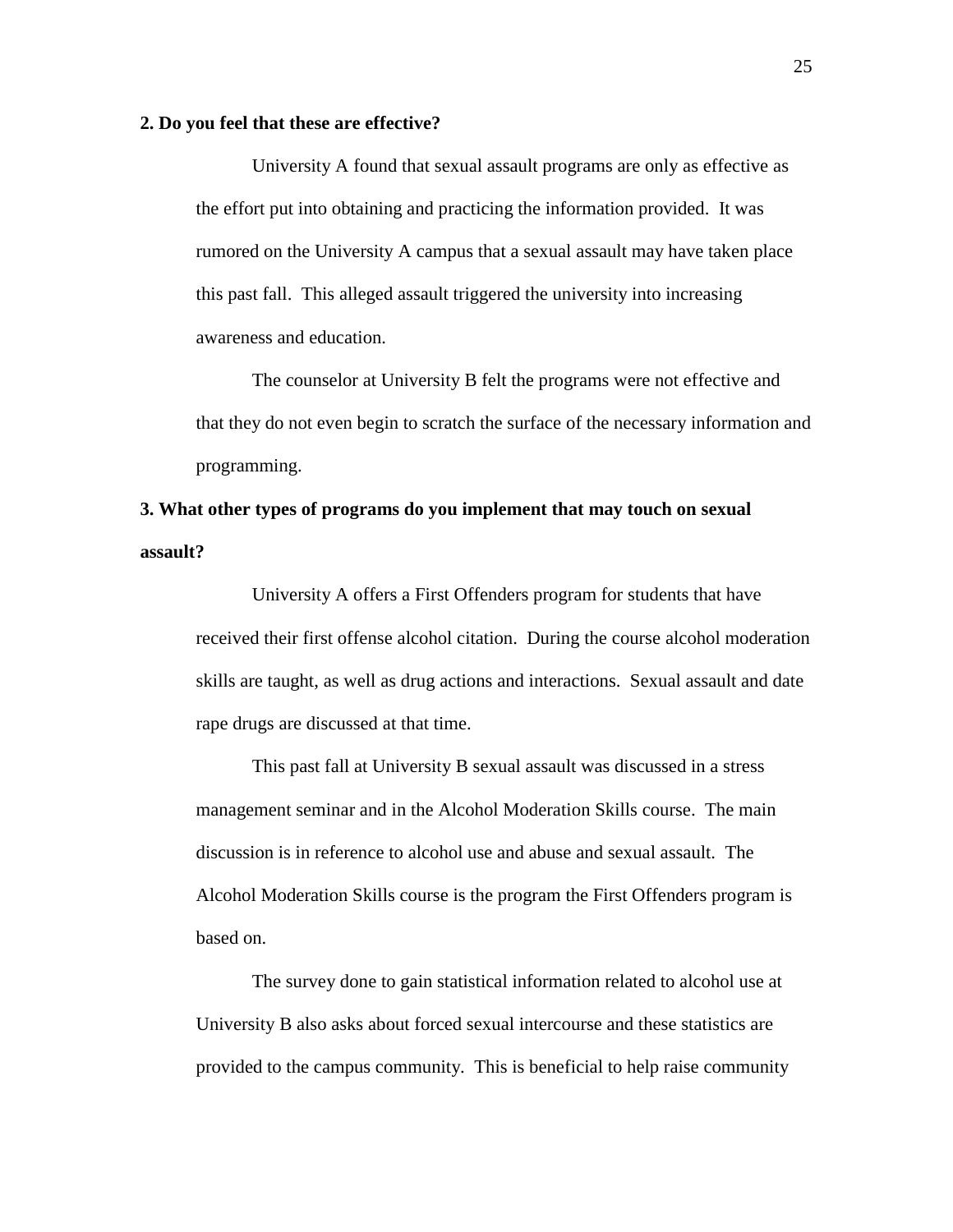awareness. For example, four percent of the women at University B stated they had been forced to have intercourse. That means 160 women on that campus have been sexually assaulted.

## **4. How often is this discussed? Awareness raised?**

University A stated that sexual assault has a considerable amount of ambiguity surrounding it and is not openly discussed due to the sensitivity of the topic. Many different university departments and officials discuss sexual assault awareness, education and prevalence. From these discussions stemmed the idea of the website with links for victims or friends of victims and a brochure from the Dean of Students. The brochure provides information on the definition of sexual assault, facts, myths, the link of alcohol and assault, protecting oneself, date rape drugs, prevention measures, body language, what to do if an assault takes place, placing blame and numbers to call in a crisis.

At University B sexual assault is often discussed on campus at this time as three assaults have taken place this fall. These assaults have caused the campus to buzz with rumors. These rumors have created a fear among the students, stimulating calls from the parents of these students. This is causing campus officials to deal with the aftermath.

Recently there was a meeting with 200-250 students at University B. These students were informed of how to handle the rumors about sexual assault. The counselor that was interviewed felt it was a lost opportunity to convey information to a large group on behavior that may lead to an assault taking place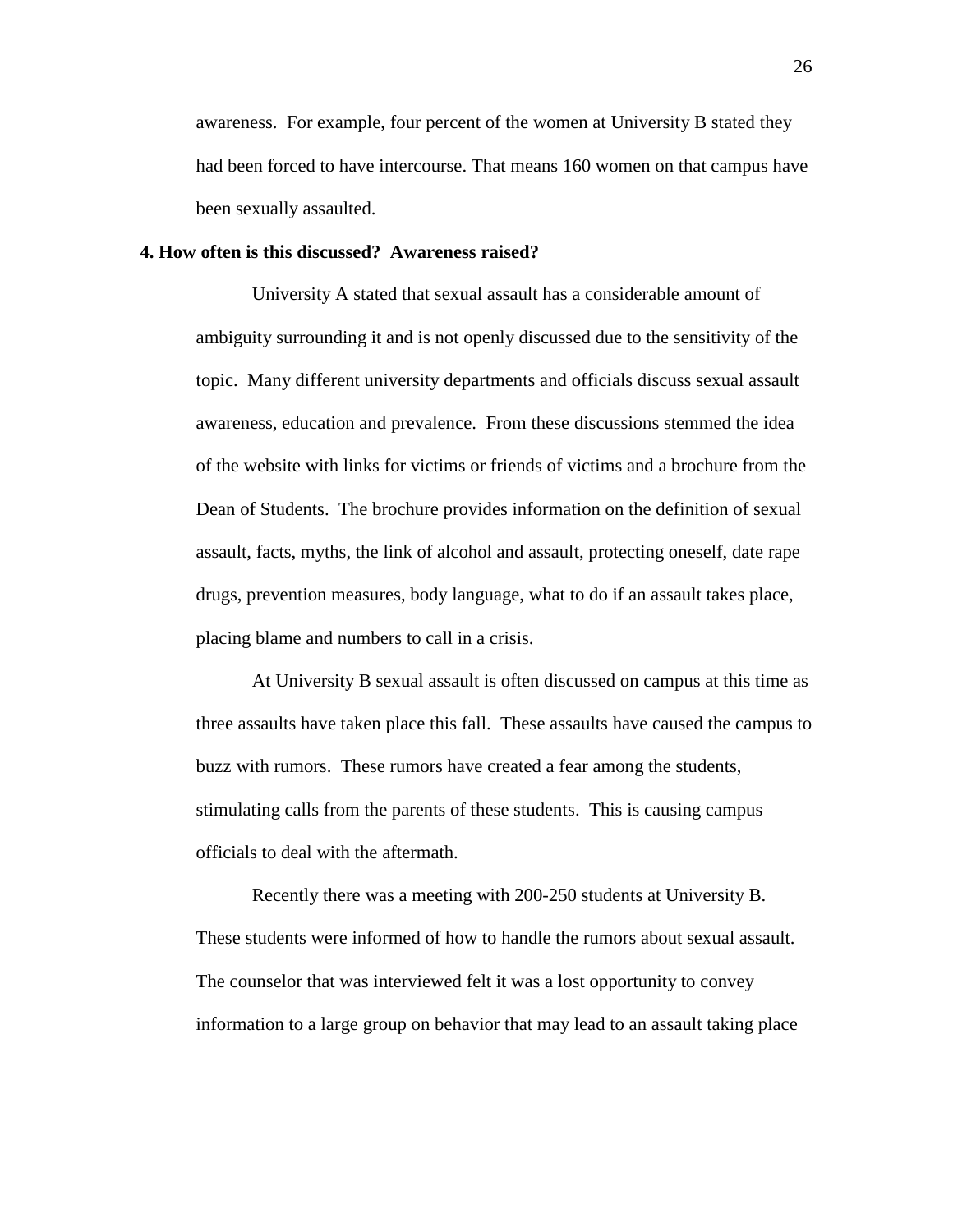and the consequences of it. The education was not straightforward in the views of that counselor.

#### **5. What steps do you take to deal with a sexual assault on you campus?**

The Dean of Students at University A refers students to the counseling center. Students are made aware of the risks involved in reporting. Each situation depends on the victim. If she wants to report she will be referred to the police and appropriate steps will be taken from there.

When a student presents at the counseling center of University B wanting to report a sexual assault, the student is informed of the risks that are possible with the public announcement of a sexual assault. Other information gathered includes when, where, how, and the status of the medical procedures that need to be taken.

Despite the client's decision to report or not to report the crime to police, it needs to be reported to the Dean of Students. This anonymous report needs to take place to ensure that the university is in full compliance with the Annual Criminal Report required of all college campuses.

## **6. Other comments**

The counselor at University B viewed sexual assault as a highly under reported problem. The same counselor also shared that the university has attempted to make the campus safer by providing emergency phones around campus and increased lighting on campus walkways. Just this year an escort service was implemented to attempt to curb individuals from walking alone.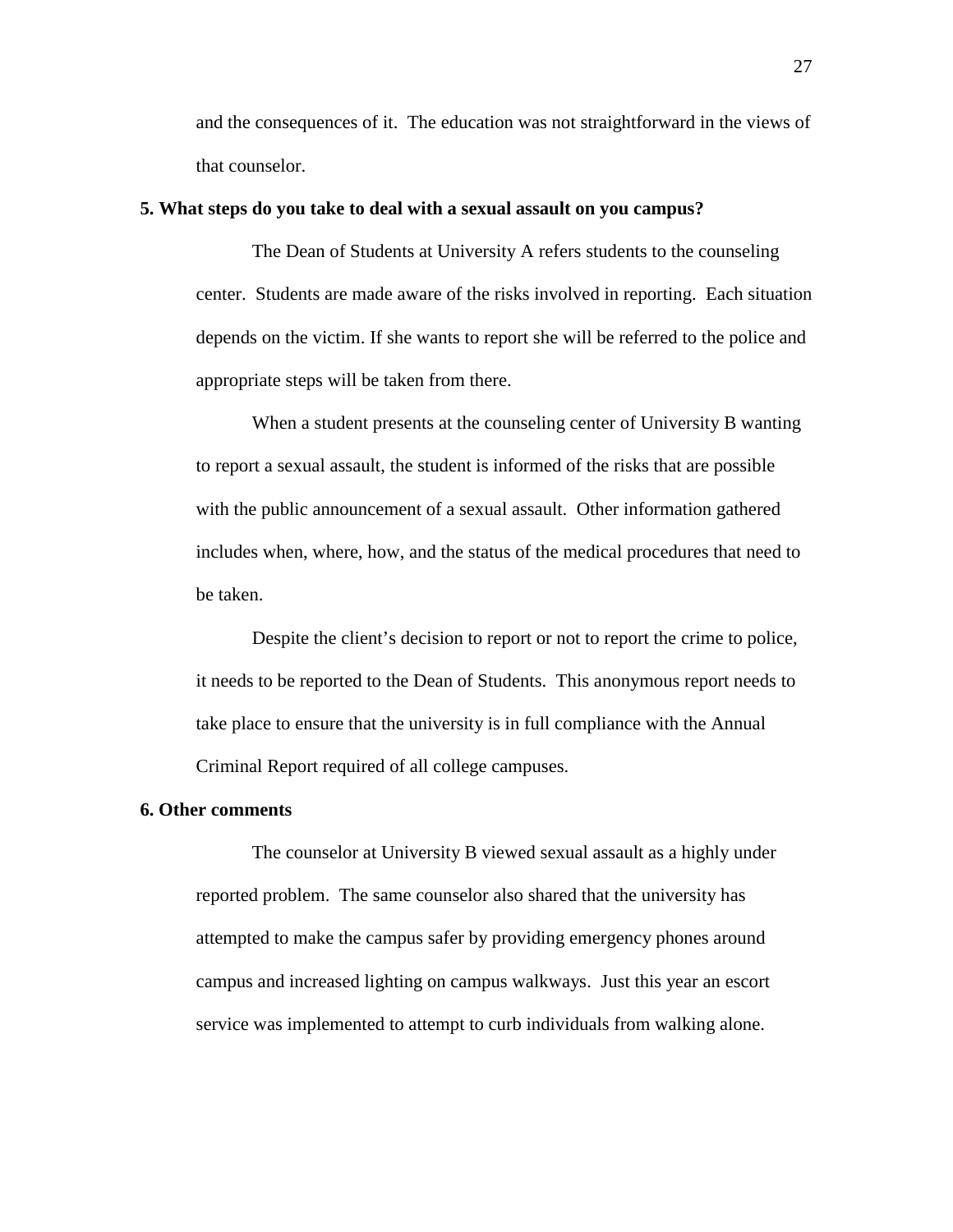#### Chapter Five: Discussion, Conclusion and Implications

 The study demonstrates that the counselors interviewed do not believe the programs currently being implemented are adequate. However, based on the research interviews, the current programming on sexual assault will continue because their institutions are lacking the ability to provide programming due to inadequate information and/or people willing to present the topic. Findings also indicate that administrators at the two institutions and students are discussing sexual assault at the college level, though these discussions are taking place independently. According to the counselor at University A, administration is not conveying their views or policies to the students prior to an assault taking place. Students are not expressing their thoughts to administration, helping to create considerable miscommunication. According to the counselor at University A it appears the discussion between students and administration takes place as a reaction to an assault.

The study indicates to this researcher that while institutions are attempting to address sexual assault and related issues, they lack numerous resources in doing so. It is the opinion of this researcher that in order to provide programs that are more beneficial to students, the schools need to look at the programs currently being used by other schools and implement the key points and ideas administrators feel would be of most benefit to the students.

It is obvious that educators must do more than disseminate information if they wish to alter behavior (Gray, Lesser, Quinn & Bounds, 1990). Increasing awareness will help the public to gain new knowledge about ways to prevent sexual assault and resources available if an assault takes place.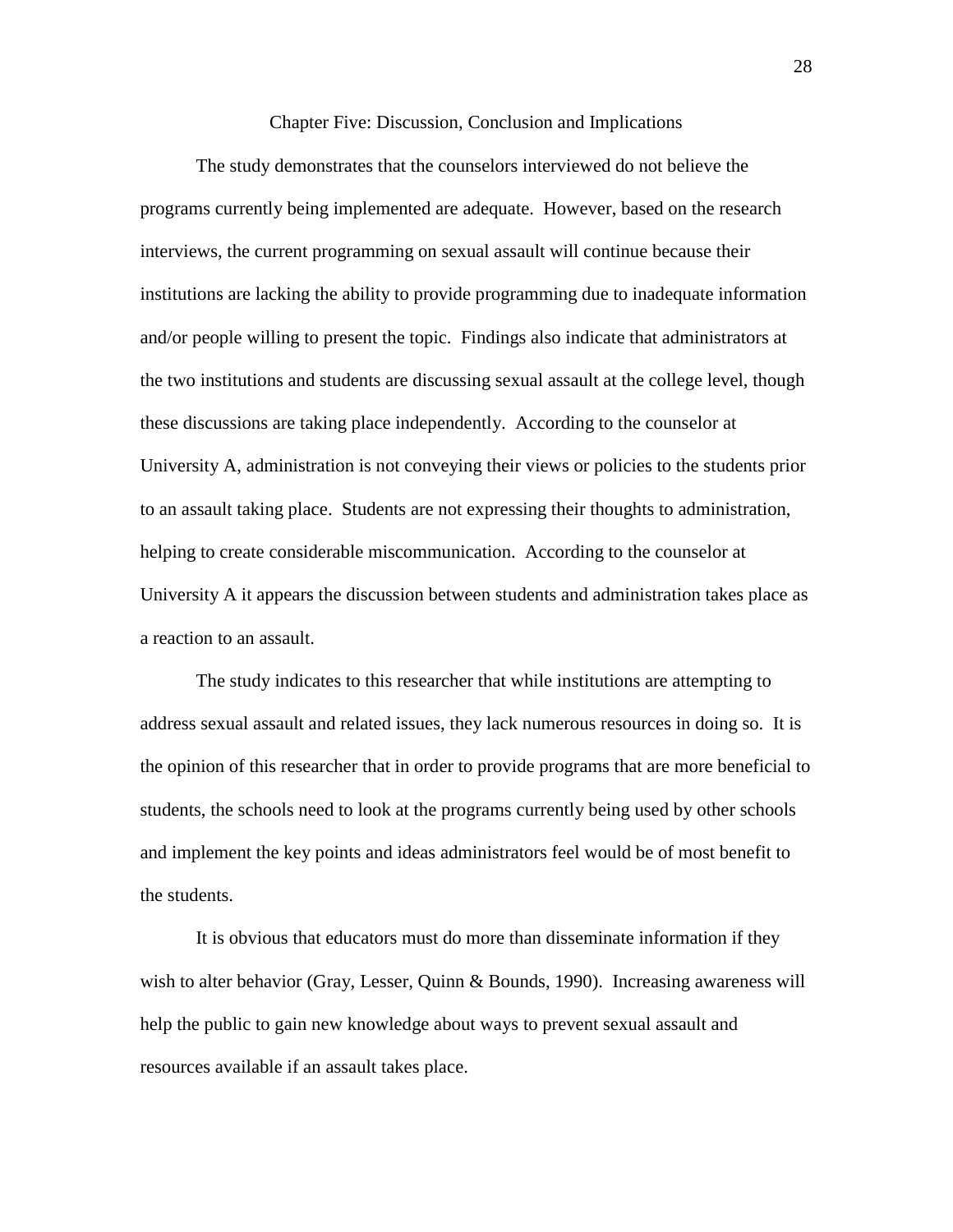Based on the information cited in the literature and in the interviews, it is the assumption of this researcher that sexual assault educators are difficult to find. Thus, persons holding an interest in sexual assault should alert colleagues and co-workers. An expressed interest will enable counselors and educators to gain more knowledge in this area in order to provide appropriate education to the students. Until society recognizes sexual assault as a crime, it will be an uphill battle to increase knowledge to all age groups, ranging from children to the elderly. However, once the knowledge of prevention is increased, the amount of fear and victimization should in turn decrease, aiding in creating a better society.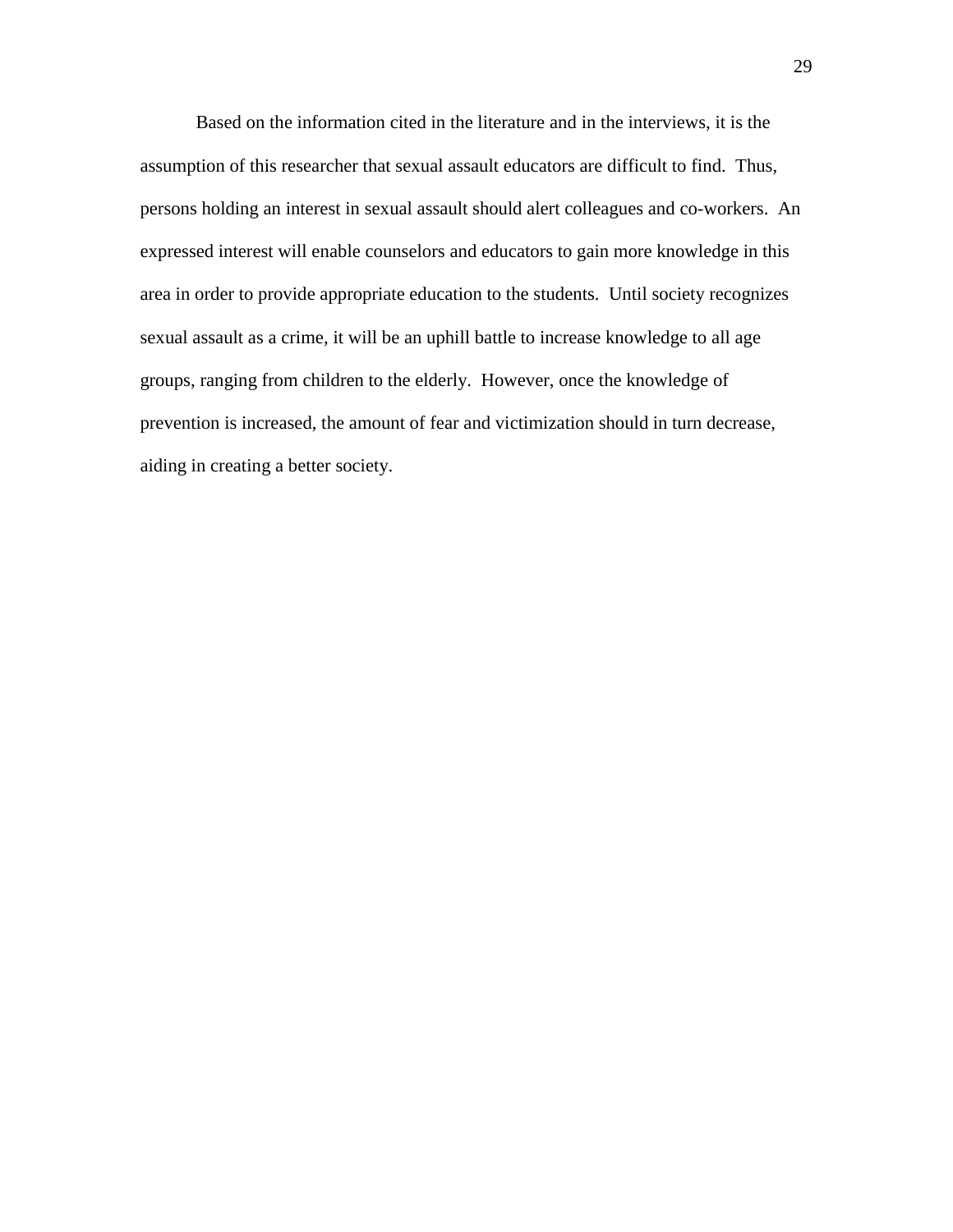#### References

 American Psychological Association. (1994) Diagnostic and statistical manual Adams, C., Fay, J. & Loreen-Martin, J. (1984). No is not enough: Helping

teenagers avoid sexual assault. San Luis Obispo, CA: Impact Publishers.

Beneke, T. (1982). Men on rape. New York: St. Martin's Press.

 Bohmer, C.,& Parrot, A. (1993). Sexual assault on campus. New York: Lexington Books.

 Breitenbecher, K. (2000). Sexual assault on college campuses: Is an ounce of prevention enough? Applied & Preventive Psychology 9, 23-52.

 Duggan, L. (1998). The effectiveness of an acquaintance sexual assault prevention program in changing attitudes /beliefs and behavioral intent among college students. Unpublished doctoral dissertation, Temple University, Philadelphia, PA.

 Gray, M., Lesser, D., Quinn, E., & Bounds, C. (1990). The effectiveness of personalizing acquaintance rape prevention: Programs on perception of vulnerability and on reducing risk-taking behavior. Journal of College Student Development 31, 217-220.

Johnson, S. (1994). Definitions of sexual assault. Handout. Limited circulation.

 Mandelblatt, A. (1998). Date rape and acquaintance rape attitudes among secondary school students: The influence of date and acquaintance rape prevention and education program. Unpublished doctoral dissertation, University of Southern California, Los Angeles.

 Northam, E. (1997). The evaluation of a university-based acquaintance rape prevention program. Unpublished doctoral dissertation, the University of Oklahoma, Tulsa.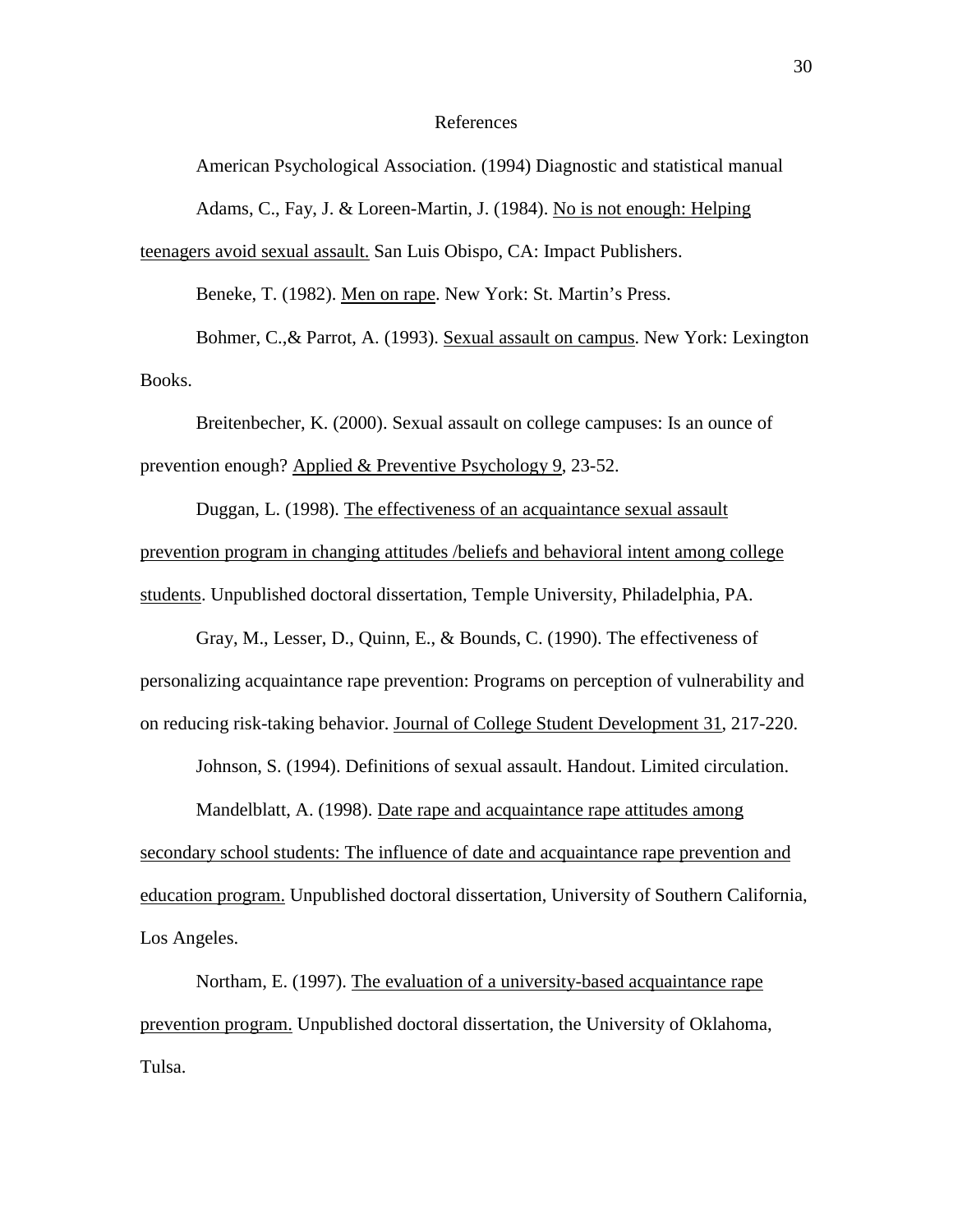Page, R. (1996). Helping adolescents avoid date rape: The role of secondary education. The High School Journal 80, 75-80.

 Parrot, A. & Bechhofer, L. (1991). Acquaintance rape. New York: John Wiley & Sons, Inc.

Schiraldi, G. (2000). The post-traumatic stress disorder sourcebook.

Lincolnwood, IL: Lowell House.

 Shultz, S., Scherman, A., & Marshall, L. (2000). Evaluation of a university-based date rape prevention program: Effect on attitudes and behavior related to rape. Journal of College Student Development 41, 193-201.

Wallace, P. & Goldstein, J. (1994). An introduction to psychology  $(3^{\text{rd}}$  ed.).

Madison, WI: Brown & Benchmark.

Warshaw, R. (1988). I never called it rape. New York: Harper Row Publishers.

Wisconsin Coalition Against Sexual Assault. (2000). Campus sexual assault

information sheet.

 Wisconsin Coalition Against Sexual Assault. (2000). Sexual assault information sheet. Retrieved 9/27/00 from the World Wide Web:

<http://www.wcasa.org/html/sainfo.html>

Wisconsin Coalition Against Sexual Assault. (2000). Teen sexual assault and

abuse information sheet. Retrieved 9/27/00 from the World Wide Web:

<http://www.wcasa.org/html teensa.html>

Wisconsin Coalition Against Sexual Assault. (2000). Wisconsin sexual assaults in

1998. Retrieved 9/27/00 from the World Wide Web:

<http://www.wcasa.org/html/wisa98.html>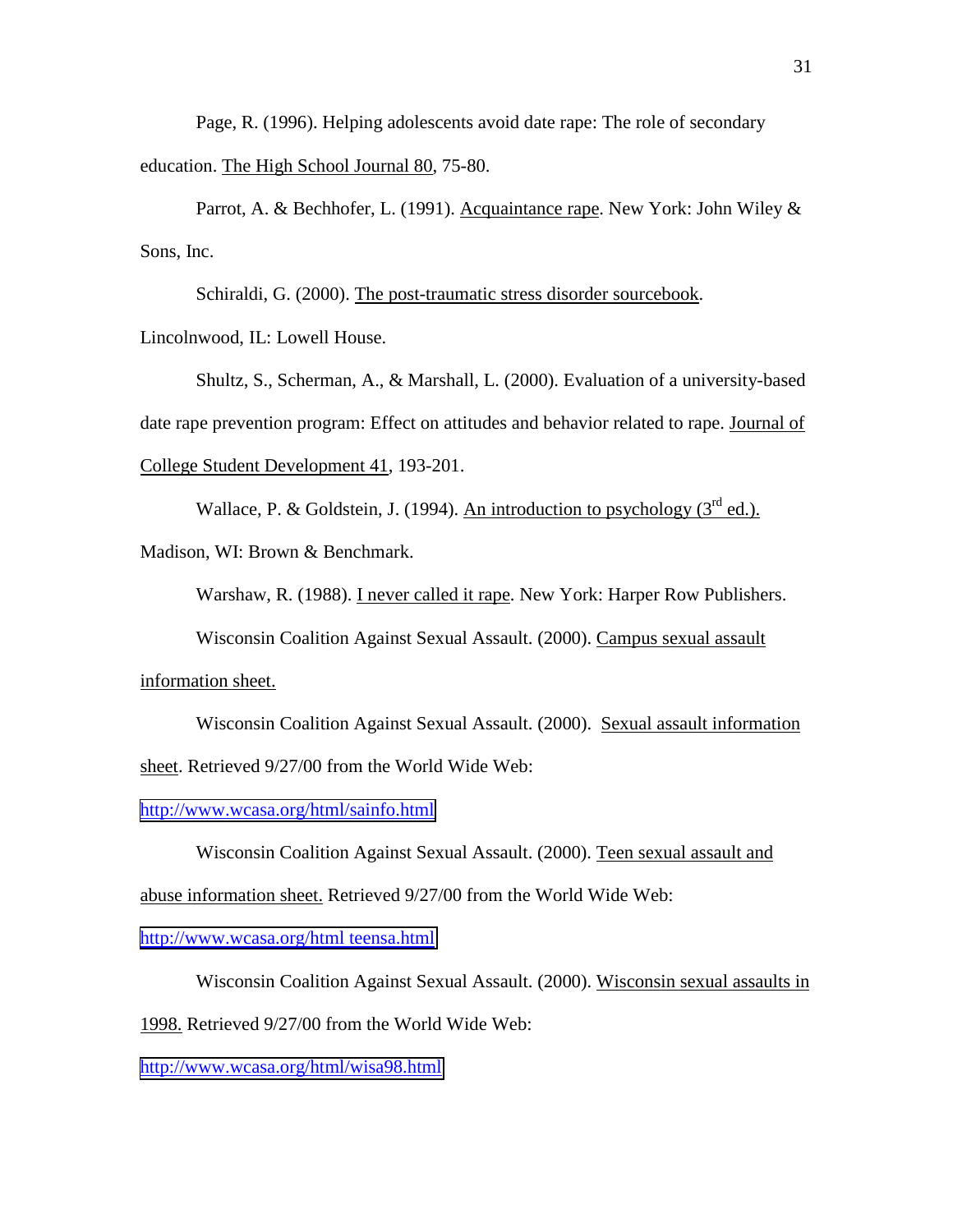Yeater, E., & O'Donohue, W. (1999). Sexual assault prevention programs:

Current issues, future directions, and the potential efficacy of interventions with women. Clinical Psychology Review 19, 739-771.